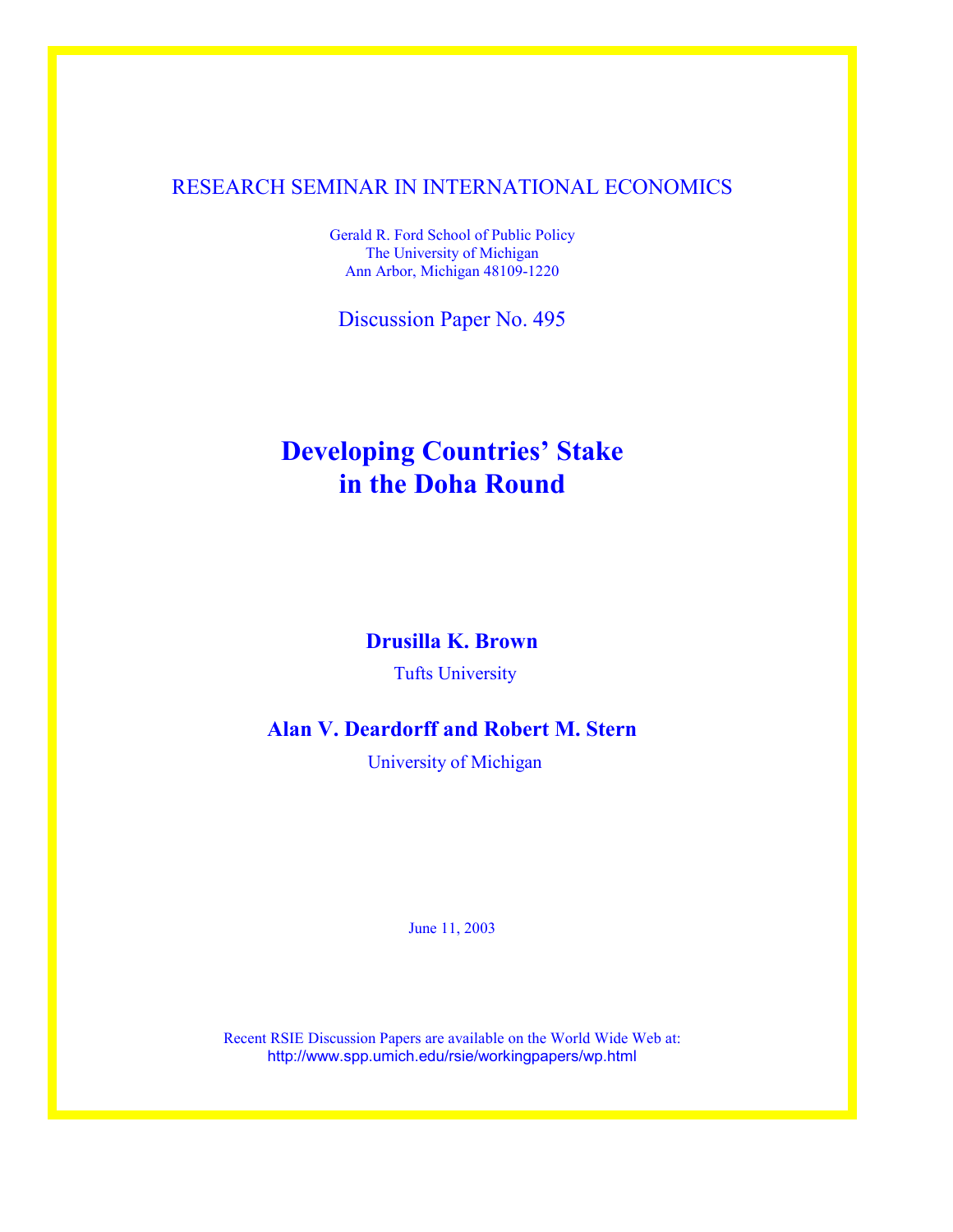# **Bern Conference 6/11/03**

#### **Developing Countries' Stake in the Doha Round**

# **Drusilla K. Brown, Tufts University Alan V. Deardorff, University of Michigan Robert M. Stern, University of Michigan**

#### **Abstract**

In this paper we discuss the various aspects of the Doha Round of Multilateral Trade Negotiations in the WTO that offer potential benefits for developing countries. We then use the Michigan Model of World Production and Trade to simulate the economic effects on the major trading countries/regions of the reductions in tariffs, subsidies in agriculture, and barriers in services that may be negotiated in the Doha Round, as well as a variety of regional free trade agreements (FTAs). We estimate that an assumed reduction of post-Uruguay Round tariffs and other barriers on agricultural and industrial products and services by 33 percent in the Doha Round would increase world welfare by \$686.4 billion, with significant gains for all industrialized and developing countries/regions.

Regional agreements such as an APEC FTA, an ASEAN Plus 3 FTA, and a Western Hemisphere FTA would increase global and member country welfare, but by much less than the Doha multilateral trade round. There would also be trade diversion and detrimental welfare effects on some nonmember countries for the FTAs analyzed. The welfare gains from multilateral trade liberalization are therefore considerably greater than the gains from preferential trading arrangements and more uniformly positive for all countries.

Keywords: WTO; Trade Liberalization JEL: F10; F13; F15

June 11, 2003

Address correspondence to: Alan V. Deardorff Department of Economics University of Michigan Ann Arbor, MI 48109-1220

Tel. 734-764-6817 E-mail: alandear@umich.edu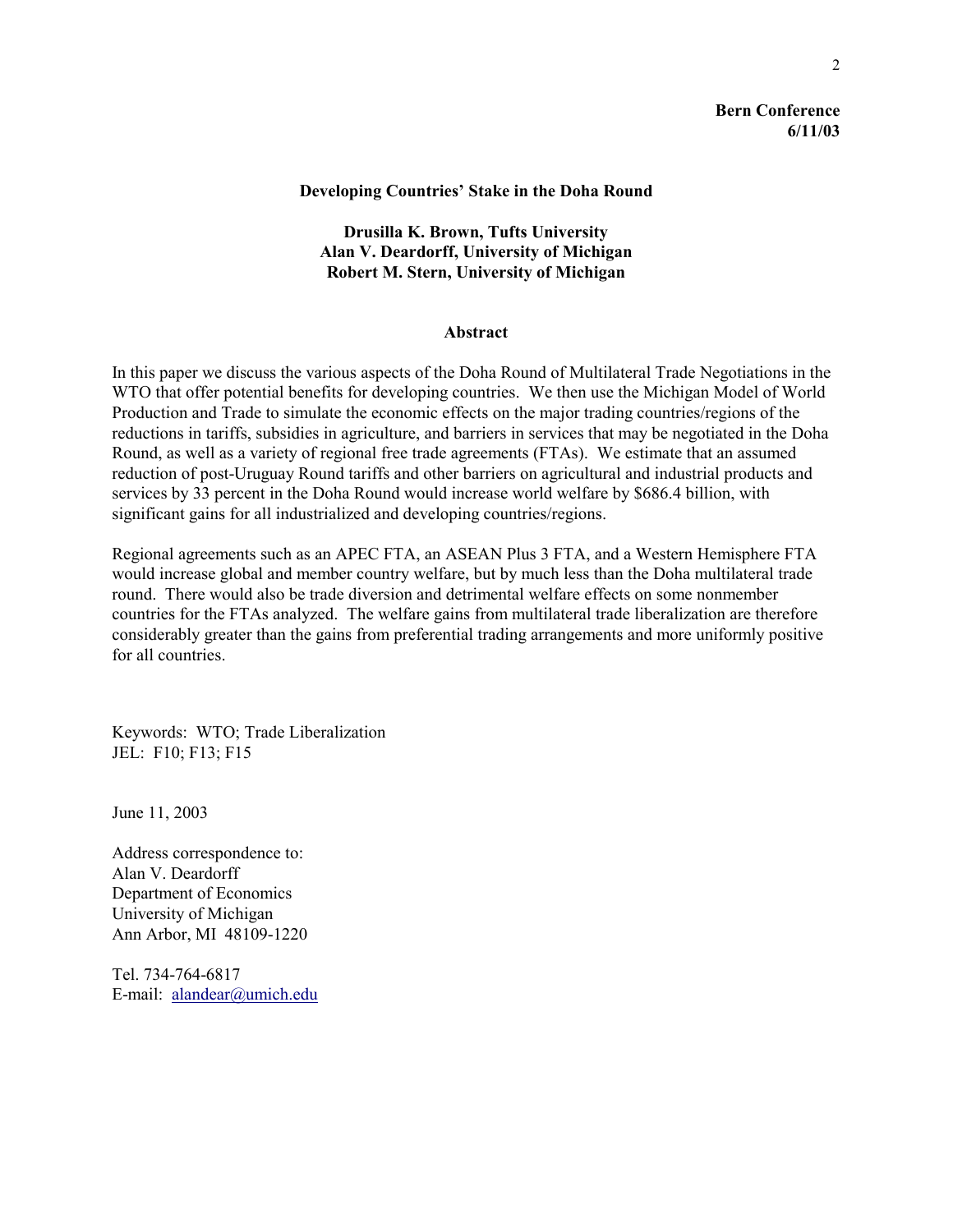# **Developing Countries' Stake in the Doha Round\***

**Drusilla K. Brown, Tufts University Alan V. Deardorff, University of Michigan Robert M. Stern, University of Michigan** 

# **I. Introduction**

The Doha Round of multilateral trade negotiations in the World Trade Organization (WTO) has been billed from the start as the "Doha Development Agenda," with the promise in the Doha Ministerial Declaration to "place their [developing countries'] needs and interests at the heart of the Work Programme adopted in this Declaration."<sup>1</sup> The reason for this emphasis was in part the perception that previous rounds had neglected the interests of developing countries or, in the case of the Uruguay Round, had brought them on board with promises that were misleading or not likely to be kept. After the Seattle Ministerial Meeting in which negotiations foundered on the conflicting objectives of developed and developing countries, those who sought agreement to initiate a round at Doha were determined not to repeat that mistake. To this end, the Ministerial Declaration includes the words "development" and "developing" a total of 63 times

in its ten pages and 52 paragraphs.<sup>2</sup> There is attention in virtually every section of the document to the special needs of developing countries, and especially to their problems of implementation of any agreement that might be reached.

 In this paper we take a rather broad look at what the Doha Round may in fact offer to developing countries. In Section II we outline the major aspects of the negotiations in which developing countries have an obvious stake. In many of these, we would not be equipped to quantify the possible results of the negotiations, even if we knew what they were, and we therefore must content ourselves with merely

<sup>\*</sup> This paper draws upon research done for Brown et al. (2003). The research in this paper has been funded by a grant to the Gerald R. Ford School of Public Policy of the University of Michigan from the Japan Foundation, Center for Global Partnership, in support of a program of research on analytical and negotiating issues in U.S.-Japan international economic relations.

 $1$  WTO (2001b, para. 2).

<sup>&</sup>lt;sup>2</sup> For those interested, "development" appears 39 times and "developing" 24. For comparison, "WTO" appears 38 and "trade" 65. The Doha Declaration certainly pays lip service, at least, to economic development.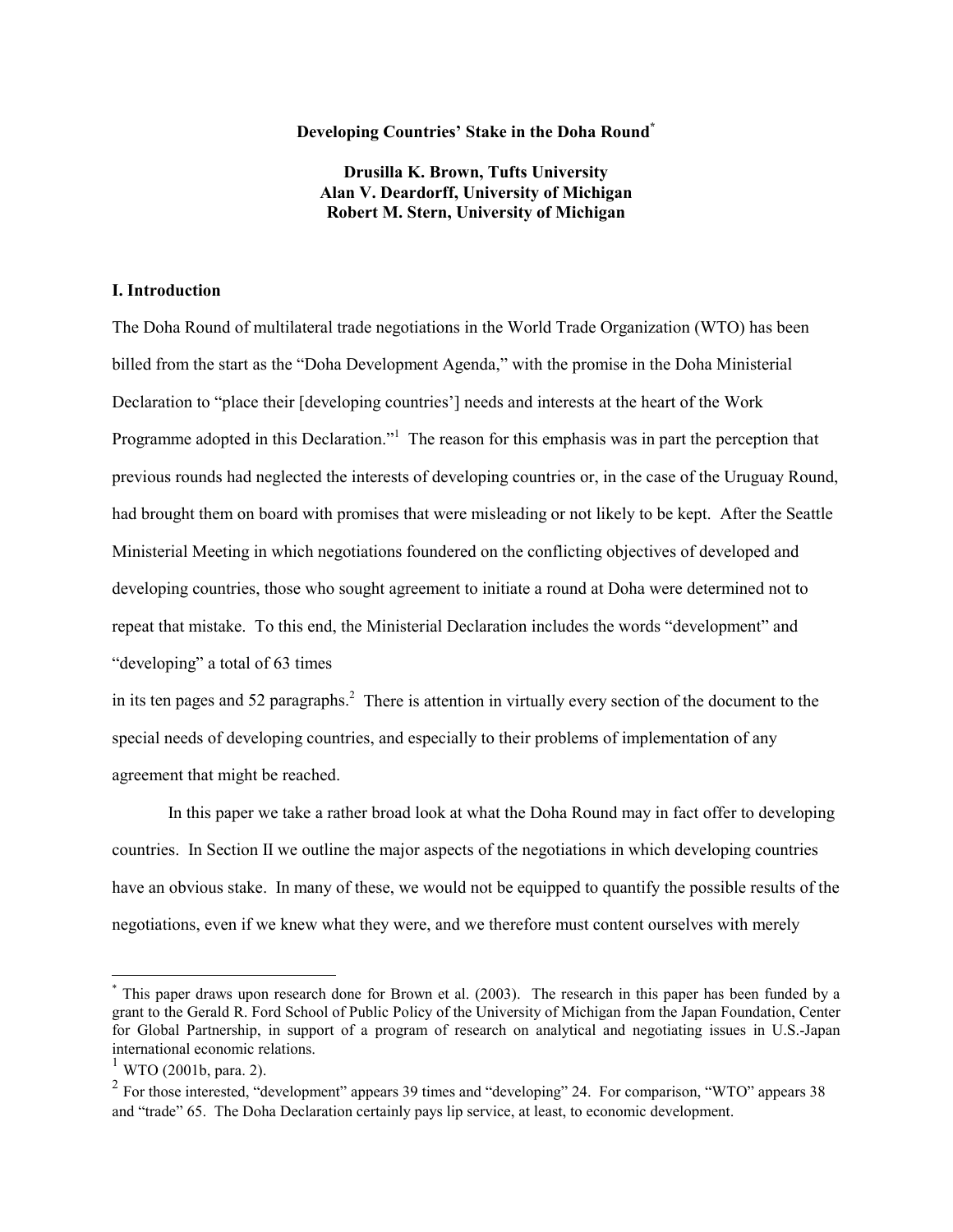reporting their existence. But for some, including of course the issue from which the GATT and WTO got their start, liberalization of tariffs, quantification is feasible. We therefore proceed in Section III to an analysis using our Michigan Model of World Production and Trade of several scenarios that might emerge from the negotiations. These include liberalization in agriculture and services as well as in manufactured goods, and we present several alternative scenarios in order to suggest what may be the relative importance of these different aspects of liberalization to the participating developing countries.

 As has often been the case during the conduct of trade negotiations, progress in the current round has been difficult, and some worry that it may fail. A partial reason for that may be the proliferation of bilateral and regional trading arrangements that have been discussed and negotiated in recent years, and the possibility that many countries may choose to substitute such preferential trading arrangements (PTAs) for the multilateral liberalization that is the purpose of the WTO. There are many reasons to question the desirability of such an outcome, analysis of many of which would extend beyond the capabilities of our modeling capacity. But to illuminate the issue partially, in section IV we report results from the model for a selection of such PTAs, and we compare them to the results of the Doha Round scenarios.

#### **II. Issues in the Doha Round**

The Doha Round promises to address a great many issues, and virtually all of them are of some interest to developing countries. Here we will just discuss those issues which seem to be of greatest importance to them.

#### **Agriculture**

The issue here includes both the high levels of protection that many developed countries have on particular agricultural products, as well as the subsidies that they provide their farmers both for domestic production and for export. The import barriers should in principle be most easily addressed, since they consist primarily of the same sorts of tariffs that a half century of GATT negotiations has so successfully reduced on manufactured goods. That agricultural tariffs were not included in these negotiations all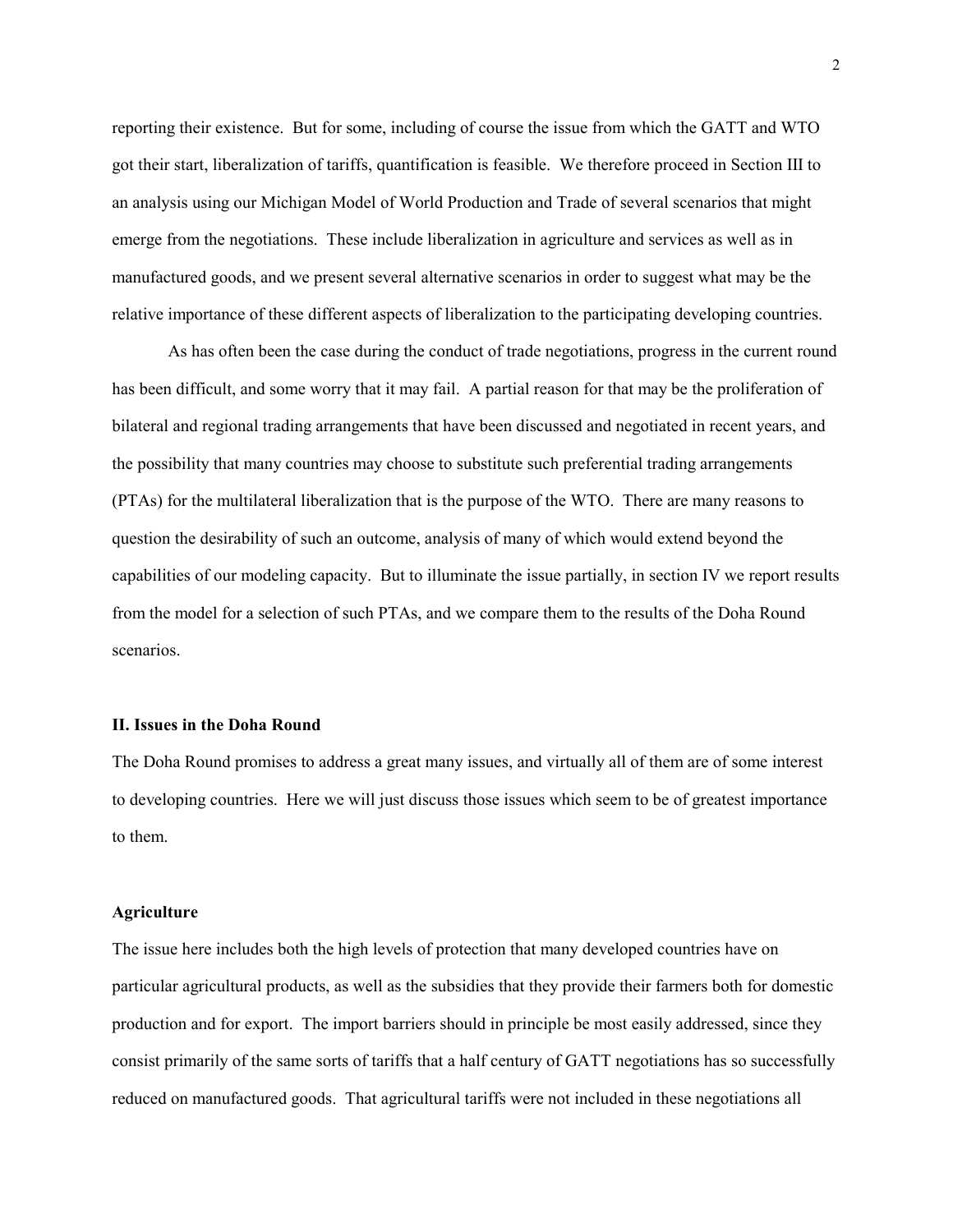along was due to a historical anomaly, in that the United States took them off the table, in spite of what has turned out to be its considerable comparative advantage and export prowess in many agricultural products. On the other hand, it is true that agricultural producers, with their ties to the land and their dispersal around the countryside, constitute a more distinctive group, especially politically, than do the producers in most manufacturing industries. It may be this distinctiveness that has largely blocked agricultural liberalization for all of these years.

 It is also this distinctiveness that seems to have permitted agriculture to obtain other forms of assistance, in addition to import barriers. The subsidies that industrialized countries routinely provide to their farmers, to farm products, and to farm exports would be anathema in most manufacturing sectors, but they are accepted with equanimity by the public when they benefit those who work the land. Whatever the reason, and despite their considerable budgetary cost, agricultural subsidies have remained among the most seriously trade-distorting policies throughout the developed world.

 The interest of developing countries in reducing agricultural import barriers is obvious, to the extent that these countries may export the products to which the barriers apply, as they often do. Their interest in reducing export subsidies, however, is less obvious, since their consumers might benefit from the subsidized goods. One might think that, especially in the least developed countries where hunger is pervasive, cheap subsidized food would be exactly what they need. In fact, that may be the case for some countries. However, in many countries it seems that the subsidized exports compete directly with the products of their own farmers, and these farmers are often the poorest in these societies. Thus, while the urban populations, including the elites, may benefit from cheap subsidized food from, say, the European Union (EU), the rural poor are made poorer. One could perhaps argue that if the subsidies were to continue indefinitely, these rural poor would be better off relocating to the cities and changing occupations. But it is neither practical nor equitable to impose such adjustment costs on the poor when farmers in the rich world are unwilling to bear the same costs.

 In any case, it is clear that reduction of agricultural protection, and especially agricultural subsidies, is paramount on the list of developing country objectives from the Doha Round. It is widely accepted that if the EU does not make major changes in its Common Agricultural Policy, then developing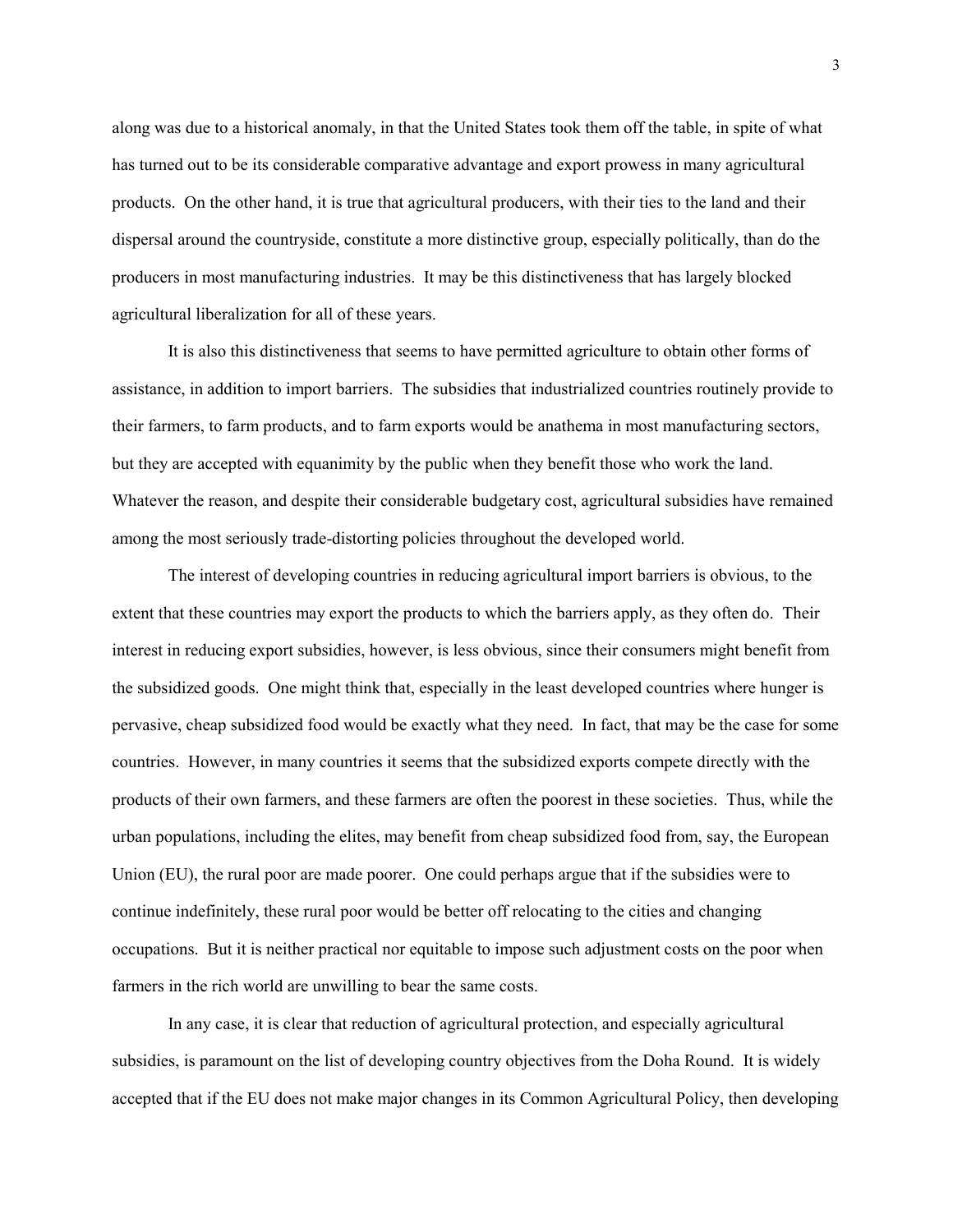countries will refuse to deal. Our analysis below will provide some indication of what the welfare effects of agricultural liberalization might be, but it should be noted that our model is able to capture at best only the aggregate effect, not the sort of redistribution between rural and urban that we have just mentioned. Also, the data on agricultural protection and subsidies that we have used do not adequately capture the nuances and detail that in fact characterize the agricultural sector in the countries included in our model.

#### **Intellectual Property**

One of the most remarkable achievements of the Uruguay Round was its inclusion of the Agreement on Trade Related Intellectual Property Rights (TRIPS). It was remarkable in part because, in spite of its name, it extended far beyond issues of international trade to enforce policies that were far removed from the previous purview of the GATT. And it was remarkable too because, in spite of its well-understood detrimental effects on well being in developing countries, it was ultimately accepted by them as one of the components of the new WTO. Their acceptance was due to several factors, including the argument that they stood to gain from the TRIPS Agreement as it would foster innovation within and for their domestic markets, and also due to the pressure put upon them by developed countries. But mostly they appear to have accepted TRIPS in exchange for the gains they expected from trade liberalization in textiles and apparel.

 Afterwards, many developing countries came to regret the deal that they had made and sought to renegotiate it. The gains in textiles and apparel were slow in arriving – indeed, most significant liberalization there has yet to occur. And at the same time they found that TRIPS would interfere rather drastically with their efforts to provide treatment for various diseases of the poor, including especially AIDS. As a result they sought to revise the TRIPS agreement and, to the surprise of many, left Doha with a separate "Declaration on the TRIPS Agreement and Public Health." This Declaration, although it reaffirmed "the right of WTO members to use, to the full, the provisions in the TRIPS agreement," also spelled out "interpretations" that would "provide flexibility for this purpose."<sup>3</sup> This included rights to

 $3$  WTO (2002a, para. 4).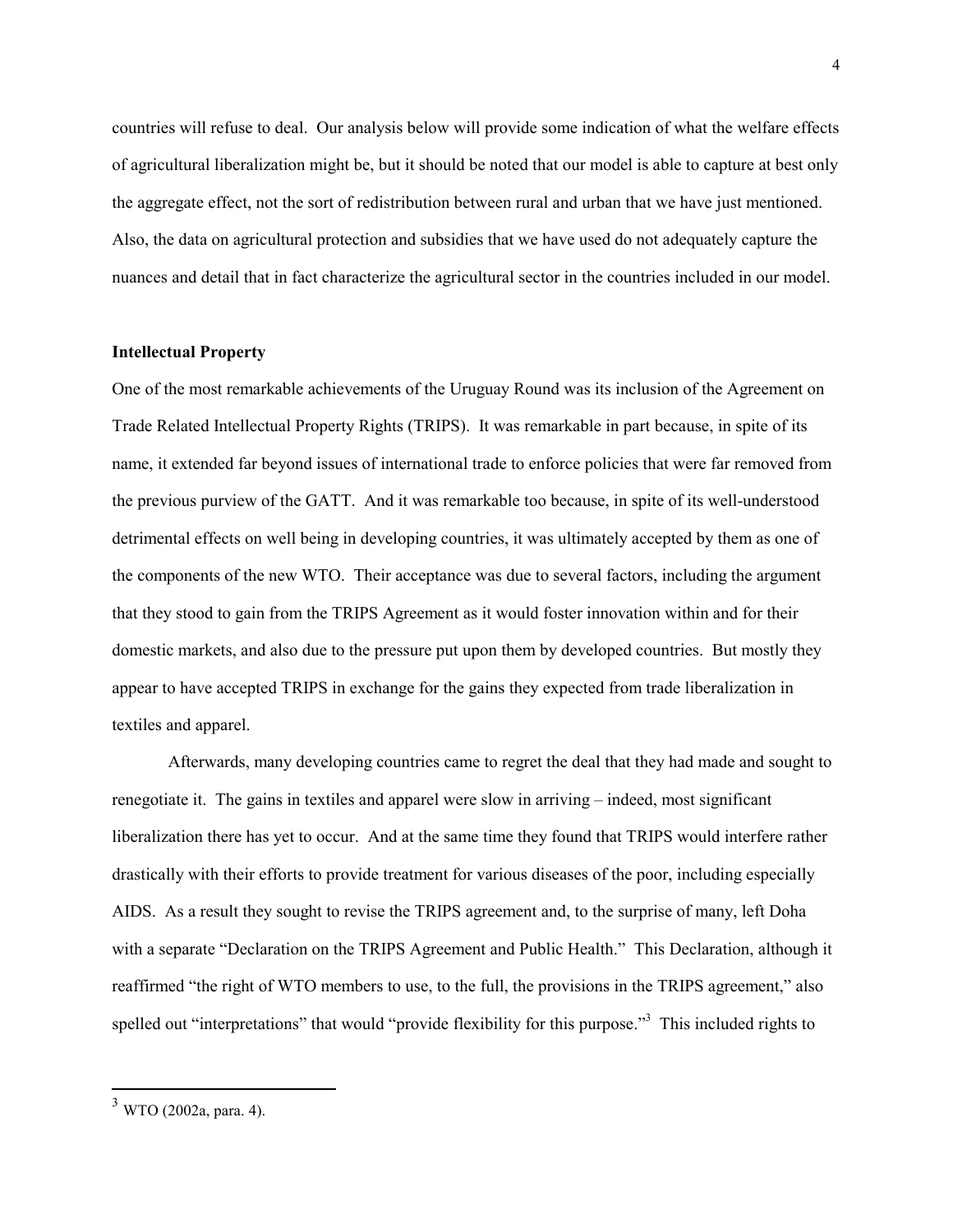grant compulsory licenses and other conditions that would facilitate the provision of treatments for diseases, especially HIV/AIDS, tuberculosis, and malaria.

 Having produced this separate Declaration, which also instructs the Council for TRIPS to address the special problems of least developed countries and those without the capacity to produce pharmaceuticals themselves, the Doha Round does not include any explicit provision for other major renegotiation of the TRIPS Agreement. The Ministerial Declaration mentions only two rather narrow TRIPS issues to be dealt with, also by the Council for TRIPS: geographical indications and biological diversity. The second of these could lead to improved "protection of traditional knowledge and folklore,"<sup>4</sup> an issue of great interest in some developing countries and one with the potential, depending on how it goes, to help or harm them considerably.

## **Services**

The General Agreement on Trade in Services (GATS) of the Uruguay Round introduced services to the system of multilateral trade discipline, but it accomplished little liberalization of its own. In the years since the WTO began, separate agreements on several service categories have been negotiated, but all of these have been stimulated by, and reflected, the exporting interests of developed countries. As negotiations under the GATS continue during the Doha Round, we can expect this trend to continue, with additional service sectors being opened up. Service providers within developing countries will usually find themselves subject to increased competition, and many will not survive. However, the increased availability of high quality and low cost services will otherwise be very beneficial to developing countries, including by improving their ability to exploit their comparative advantages in other sectors. By and large, even though developing countries may see themselves as unable to compete in the service sectors that are most likely to be liberalized, they nonetheless stand to gain, even or especially as exporters, from the ongoing GATS negotiations.

 The service category in which many developing countries, particularly in Asia, do have a plausible export interest is movement of natural persons. Whether they will be allowed to pursue this

<sup>4</sup> WTO (2002b, para. 19).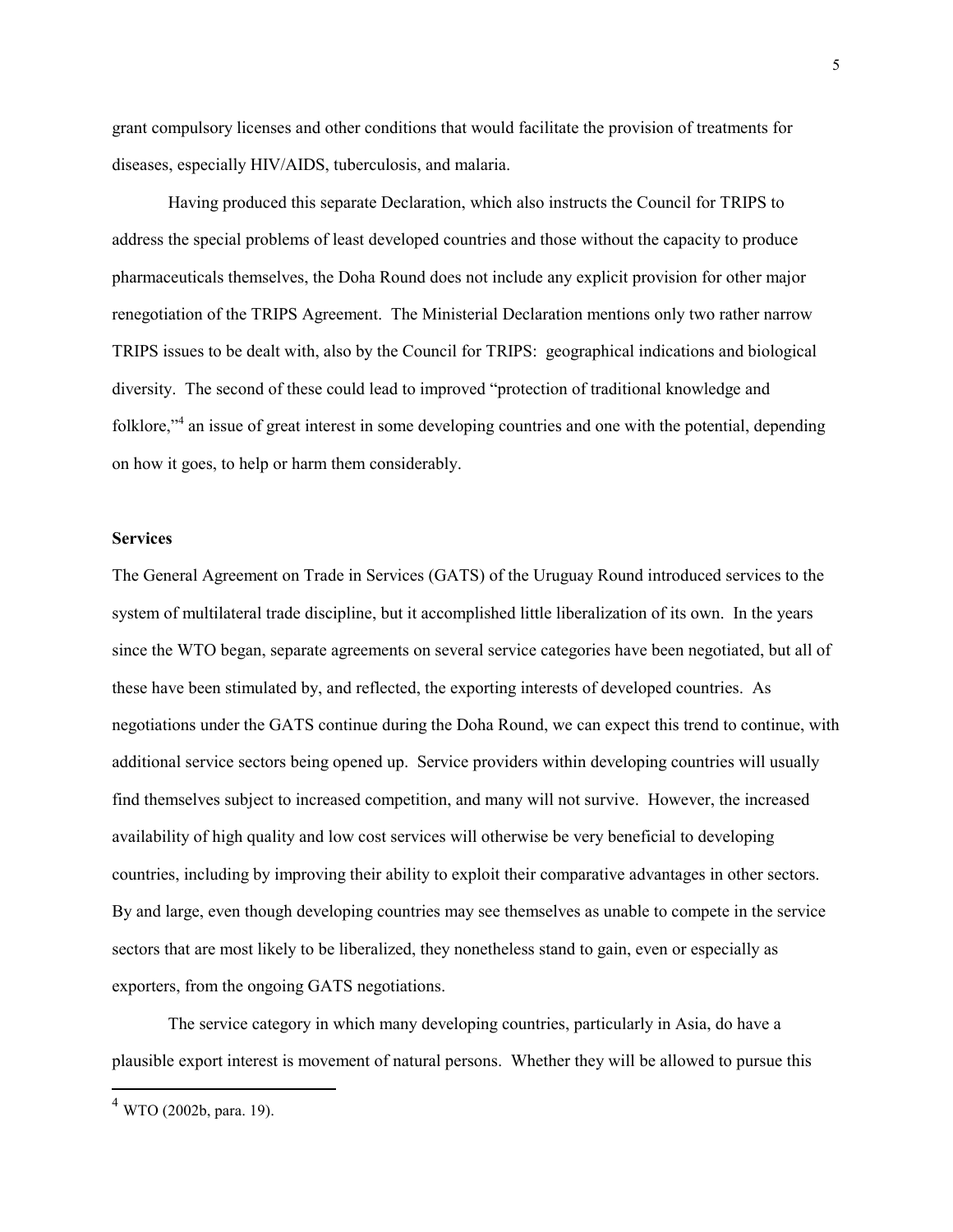interest depends on how the negotiations proceed. If liberalization is limited to movement of only highly skilled and highly trained persons, then developing countries may have little to gain. But if it is extended to short term movement of less skilled workers, then the GATS could become a vehicle for significant benefits to developing country populations. This is unlikely to be accomplished, however, if the developing countries must negotiate for it alone. What is needed is for those industries within the developed world that stand to benefit from the services that these temporary workers may provide, to join the push for extension of the GATS to include them.

#### **Market Access**

With the conclusion of the Uruguay Round, average tariffs in industrialized countries are quite low, and nontariff barriers were largely removed outside of agriculture, so that market access is no longer as large an issue in the Doha Round as it was in previous rounds. However, the tariffs that remain are quite uneven, and the highest tariffs systematically confront the sectors in which developing countries export. This includes textiles and apparel, where even after the quotas of the Multifibre Arrangement are scheduled to be eliminated in 2005, high tariffs will remain. Therefore, market access remains an issue of crucial importance for developing countries, even while developed countries may have lost interest in it. Here the hope may be that the reduced interest of the latter can be harnessed to produce a willingness to reduce significantly or eliminate their remaining tariffs, since the resulting reduction in average tariffs will not be large.

 Just as important as tariffs in limiting market access, however, are the uses of administered protection by increasing numbers of countries, both developed and developing. More important than the actual duties levied under anti-dumping, countervailing-duty, and safeguards laws is the chilling effect on exports that is caused by the potential for these actions, and also the negotiated settlements that result when these actions are threatened. Unfortunately but understandably, instead of seeking the elimination of these forms of protection, many developing countries have moved in recent years to enact comparable statutes of their own and to use them, often as aggressively as the developed countries. Thus these practices interfere with access into an increasing number of markets.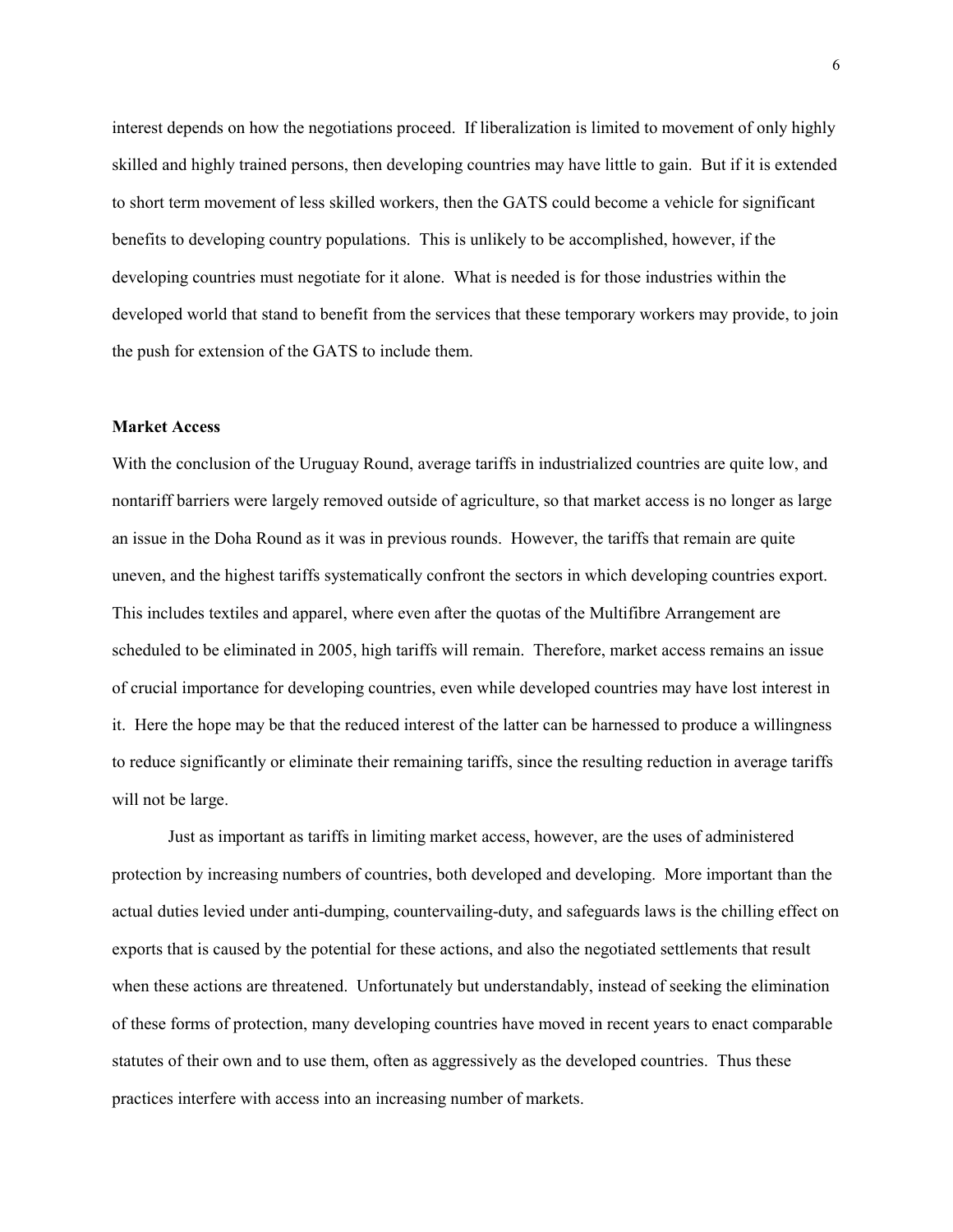Renegotiation of these rules is on the Doha agenda, but the extreme sensitivity of the issue is indicated by its appearance under the heading "WTO Rules" in the Ministerial Declaration, rather than under "Market Access" or any more explicit category.<sup>5</sup> Indeed, even under WTO Rules, "anti-dumping" is not mentioned by name, but only referred to as Article VI of the GATT. This does not augur well for achieving any significant reduction in the trade restrictiveness of anti-dumping law and other forms of administered protection.

#### **Technical Assistance**

The Doha Agenda includes numerous mentions of the need to assist developing countries in their efforts to trade and to comply with their WTO obligations. Many of the issue areas include acknowledgement that developing countries find such compliance more difficult than do developed countries, and that they require special assistance. The final sentence of the Government Procurement paragraph of the Declaration is typical: "We commit ourselves to ensuring adequate technical assistance and support for capacity building both during the negotiations and after their conclusion."<sup>6</sup> In addition, separate items address Trade Facilitation and Technical Cooperation and Capacity Building, both of which are specifically directed toward assisting developing countries to integrate themselves into the world trading system. Clearly the negotiators at Doha recognized as never before the need to give developing countries a leg up. It would seem that if this promise is fulfilled, it could provide a huge payoff from the Doha Round for developing countries.7

 However, it is not clear that anyone knows how such a promise is to be implemented in practice. The WTO itself is a small organization and ill equipped to provide the level of assistance required. If the assistance is left to individual countries to provide, it will confront the same provision-of-public-good problem that development aid currently suffers under, in addition to difficulties of coordinating assistance so that it will not run at cross purposes. Whether the negotiators in the Doha Round are

 $5$  WTO (2002b, para. 28).

<sup>6</sup> WTO (2002b, para. 26).

 $<sup>7</sup>$  See Wilson et al. (2002).</sup>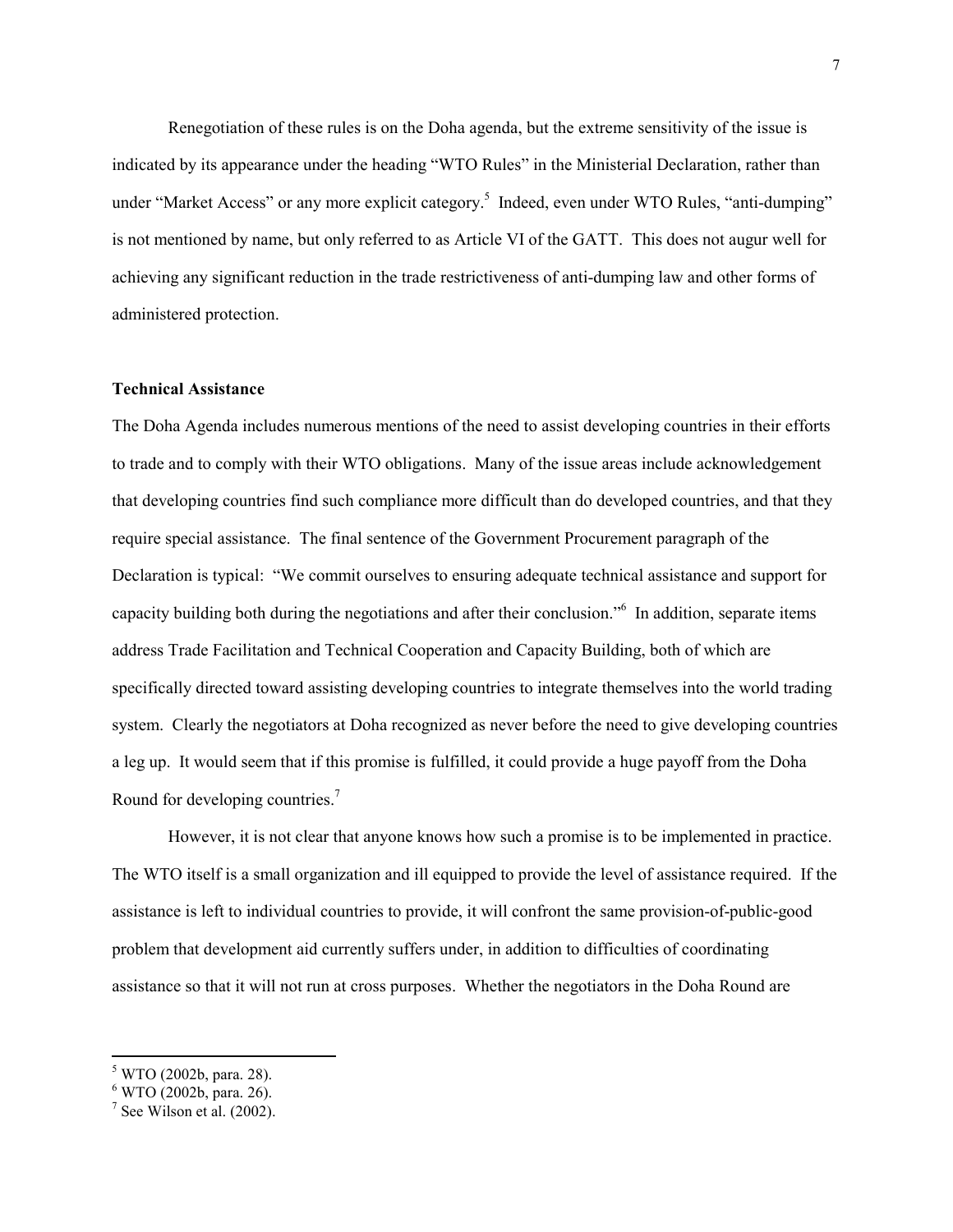prepared to create and somehow fund the institutional facility that would be required for all of this assistance is currently unclear.

## **Special Treatment for Developing Countries**

The phrase "special and differential treatment" in the GATT too often meant exempting developing countries from liberalizing their own trade. The phrase appears again in the Doha Declaration, though without specifying what it will mean in this case.<sup>8</sup> It is to be hoped that, this time around, it will not mean continued protection but rather acknowledgement of the adjustment costs of liberalization and assistance with bearing those costs, not avoiding the liberalization altogether. Such assistance is likely to include longer periods of time to comply with WTO rules, but it should also include financial and technical assistance.

 In addition, the Doha Declaration includes a substantial section dealing with Least Developed Countries (LDCs). This calls, once again, for technical assistance for such countries and, most notably, for "duty-free, quota-free market access for products originating from LDCs."<sup>9</sup> The group of LDCs included here is not just those who are currently members of the WTO, but others as well, since the Declaration calls for work to facilitate and accelerate the accession of LDCs to WTO membership. Since, unlike many of the other objectives of the negotiations, these seem both straightforward and possibly of relatively low cost to developed countries, this is one area where progress should be easily achieved.

#### **III. Analysis of Doha Round Scenarios**

 The built-in agenda of the Uruguay Round mandated that multilateral negotiations under WTO auspices would commence for agriculture and services in 2000. Subsequently, in November 2001, at the WTO Ministerial Meeting held in Doha, Qatar, agreement was reached on the negotiating agenda for a new round to commence in 2002. To provide some perspective on the economic effects that might result

<sup>8</sup> WTO (2002b, para. 44).

<sup>&</sup>lt;sup>9</sup> WTO (2002b, para. 42).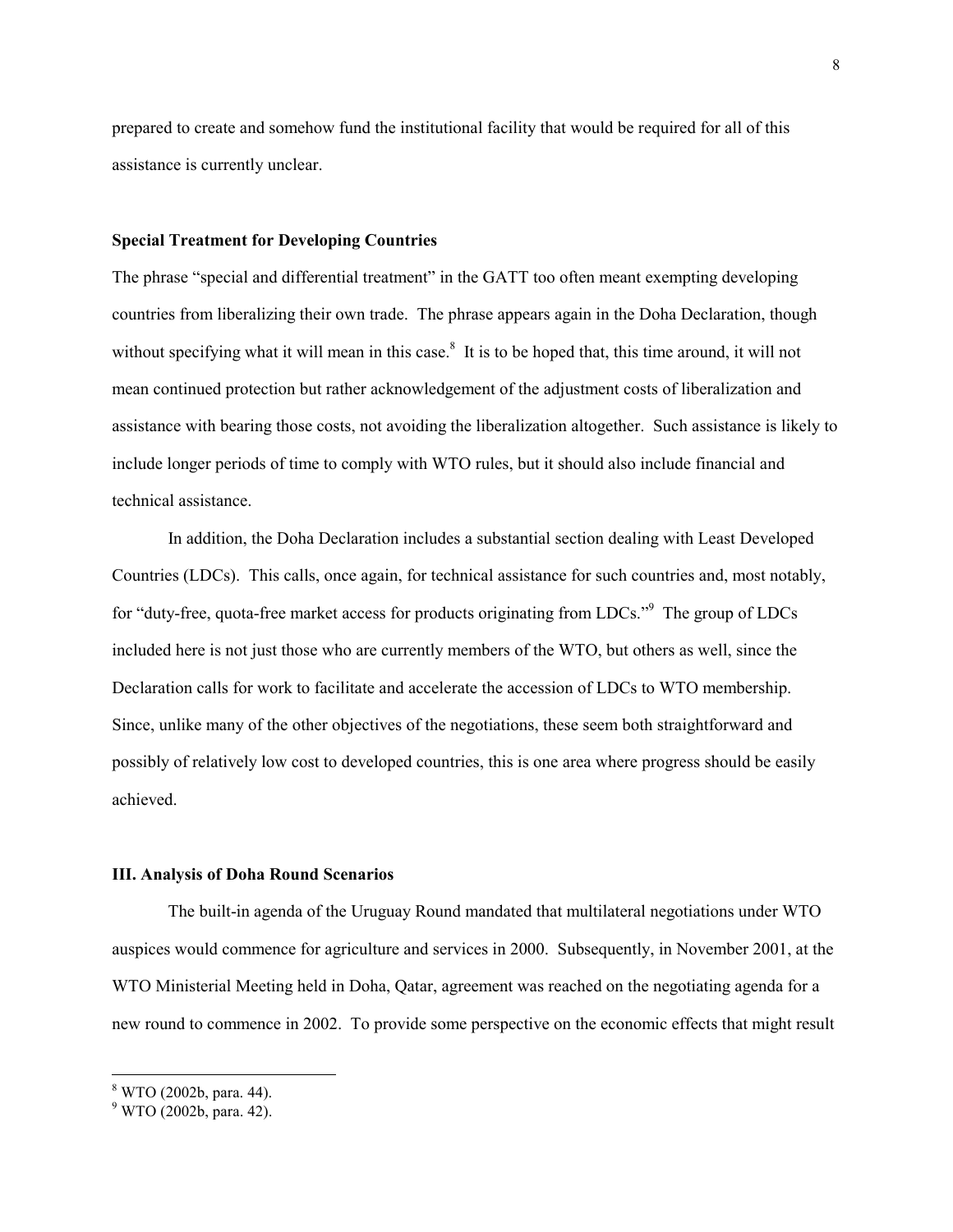from the Doha Round, including the built-in agenda from the Uruguay Round, we thought it would be instructive to use the Michigan Model of World Production and Trade to assess the potential magnitudes involved. The Michigan Model is a multi-country, multi-sector computational general equilibrium model that we have used now for more than 25 years to analyze changes in trade policies.

#### **Overview of the Michigan Model**

 The version of the Michigan Model that we will use in this paper covers 18 economic sectors, including agriculture, manufactures, and services in each of 20 countries/regions. A distinguishing feature of the Michigan Model is that it incorporates some aspects of the New Trade Theory, including increasing returns to scale, monopolistic competition, and product variety. A complete description of the formal structure and equations of the model can be found on line at www.Fordschool.umich.edu/rsie/ model. The model is implemented using GEMPACK software, as described in Harrison and Pearson (1996).

 To help the reader interpret the results to follow, it is useful first to review the features of the model that serve to identify the various economic effects that are being captured in the different scenarios. Although the model includes the aforementioned features of the New Trade Theory, it remains the case that markets respond to trade liberalization in much the same way that they would with perfect competition. That is, when tariffs or other trade barriers are reduced in a sector, domestic buyers (both final and intermediate) substitute toward imports and the domestic competing industry contracts production while foreign exporters expand. With multilateral liberalization reducing tariffs and other trade barriers simultaneously in most sectors and countries, each country's industries share in both of these effects, expanding or contracting depending primarily on whether their protection is reduced more or less than in other sectors and countries. At the same time, countries with larger average tariff reductions than their trading partners tend to experience a real exchange-rate depreciation of their currencies in order to maintain a constant trade balance, so that all countries therefore experience mixtures of both expanding and contracting sectors.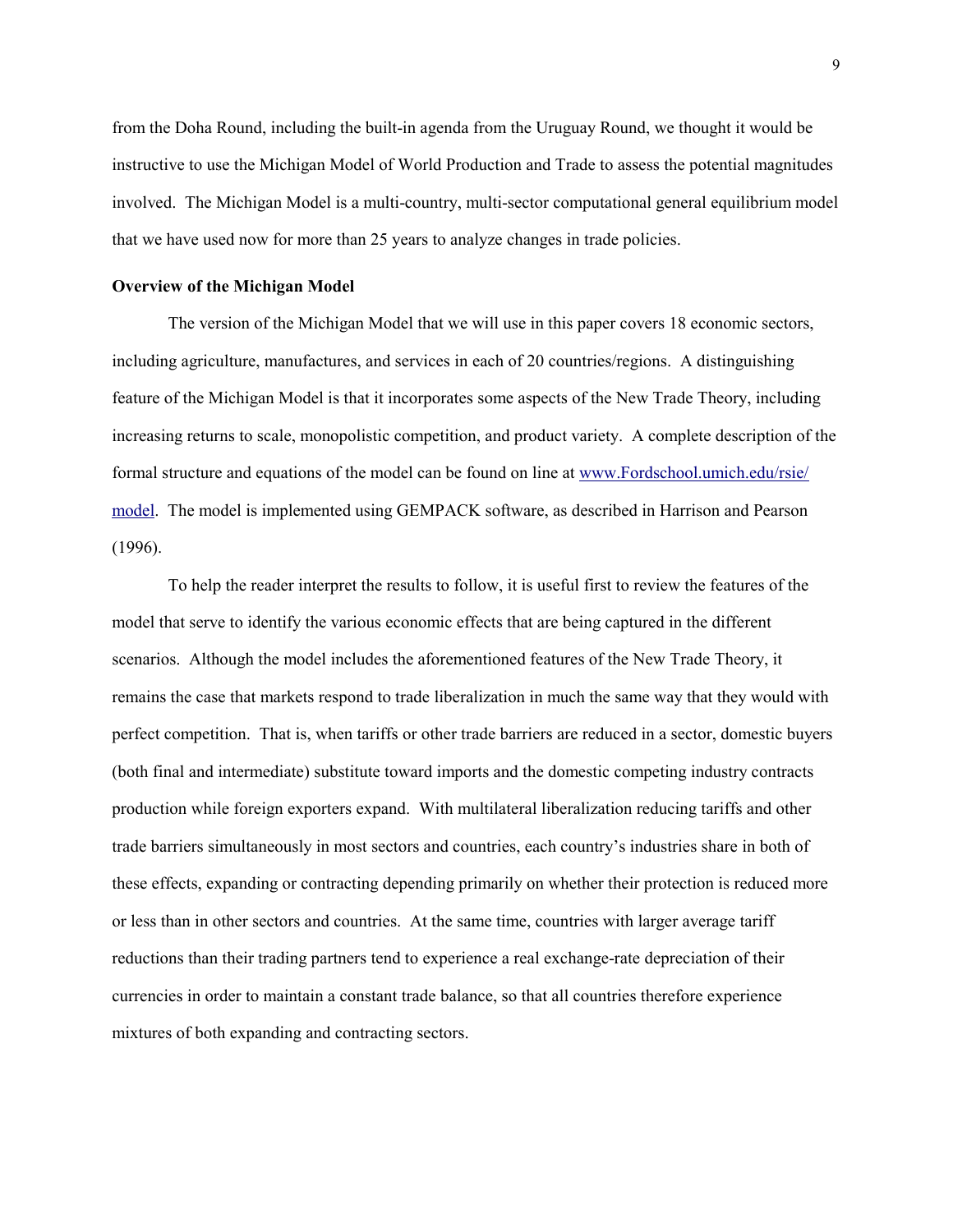Worldwide, these changes cause increased international demand for all sectors. World prices rise most for those sectors where trade barriers fall the most.<sup>10</sup> This in turn causes changes in countries' terms of trade that can be positive or negative. Those countries that are net exporters of goods with the greatest degree of liberalization will experience increases in their terms of trade, as the world prices of their exports rise relative to their imports. The reverse occurs for net exporters in industries where liberalization is slight – perhaps because it already happened in previous trade rounds.

 The effects on the welfare of countries arise from a mixture of these terms-of-trade effects, together with the standard efficiency gains from trade and also from additional benefits due to elements of the New Trade Theory. Thus, we expect on average that the world will gain from multilateral liberalization, as resources are reallocated to those sectors in each country where there is a comparative advantage. In the absence of terms-of-trade effects, these efficiency gains should raise national welfare measured by the equivalent variation for every country, although some factor owners within a country may lose, as will be noted below. However, it is possible for a particular country whose net imports are concentrated in sectors with the greatest liberalization to lose overall, if the worsening of its terms of trade swamps these efficiency gains.

 On the other hand, although the New Trade Theory is perhaps best known for introducing new reasons why countries may lose from trade, in fact its greatest contribution is to expand the list of reasons for gains from trade. It is these that are the dominant contribution of the New Trade Theory in our model. That is, trade liberalization permits all countries to expand their export sectors at the same time that all sectors compete more closely with a larger number of competing varieties from abroad. As a result, countries as a whole gain from lower costs due to increasing returns to scale, lower monopoly distortions due to greater competition, and reduced costs and/or increased utility due to greater product variety. All of these effects make it more likely that countries will gain from liberalization in ways that are shared across the entire population.

 In perfectly competitive trade models such as the Heckscher-Ohlin Model, one expects countries as a whole to gain from trade, but the owners of one factor – the "scarce factor" – to lose through the

 $10$  The U.S. dollar is the numeraire in the model, and there is a rest-of-world against which all other prices can rise.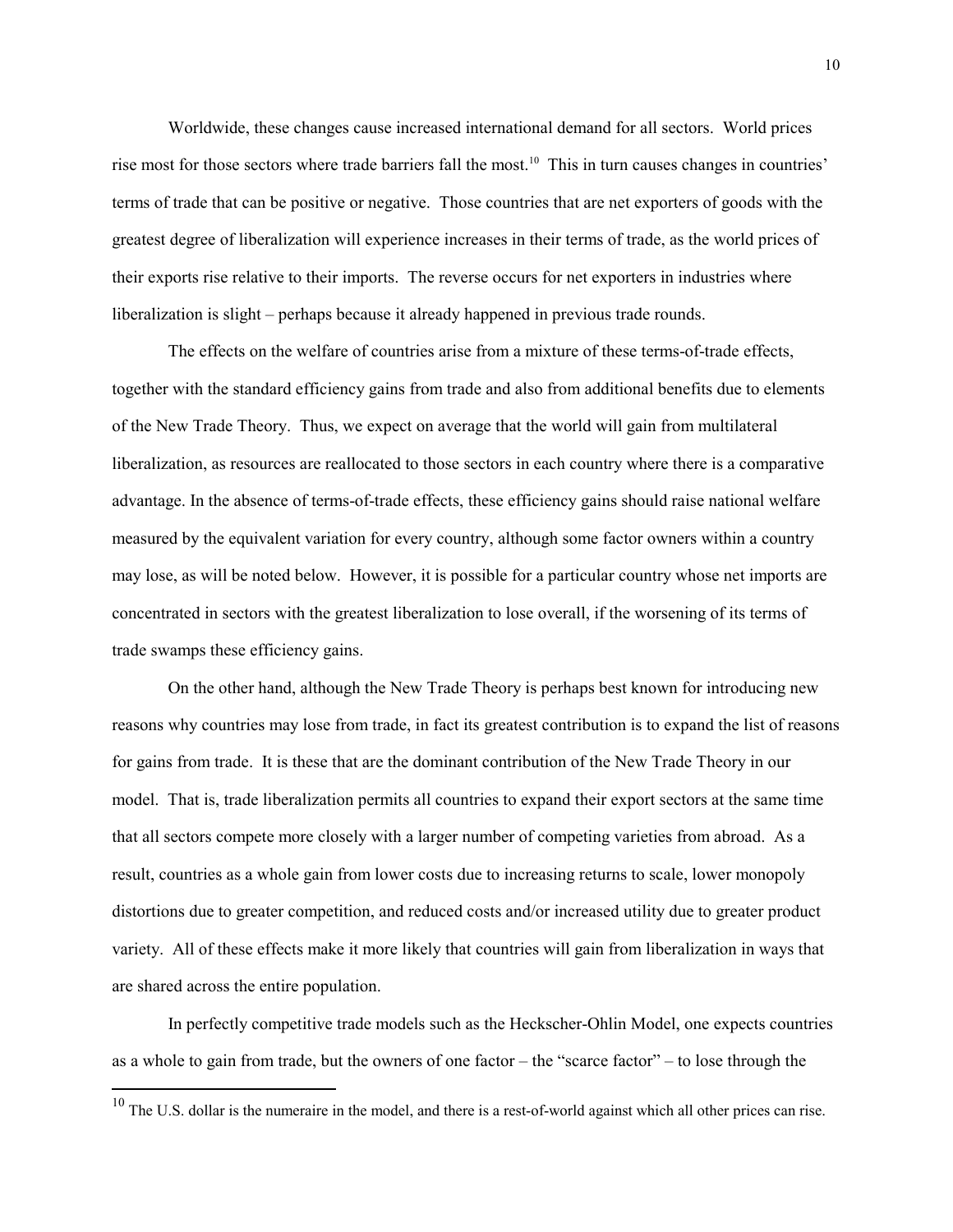mechanism first explored by Stolper and Samuelson (1941). The additional sources of gain from trade due to increasing returns to scale, competition, and product variety, however, are shared across factors, and we routinely find in our CGE modeling that both labor and capital gain from liberalization. That is often the case here.

 In the real world, all of these effects occur over time, some of them more quickly than others. Our model is however static, based upon a single set of equilibrium conditions rather than relationships that vary over time. Our results therefore refer to a time horizon that is somewhat uncertain, depending on the assumptions that have been made about which variables do and do not adjust to changing market conditions, and on the short- or long-run nature of these adjustments. Because our elasticities of supply and demand reflect relatively long-run adjustments and because we assume that markets for both labor and capital clear within countries, our results are appropriate for a relatively long time horizon of several years – perhaps two or three at a minimum. On the other hand, our model does not allow for the very long-run adjustments that could occur through capital accumulation, population growth, and technological change. Our results should therefore be thought of as being superimposed upon longer-run growth paths of the economies involved. To the extent that these growth paths themselves may be influenced by trade liberalization, therefore, our model does not capture that.

# **Benchmark Data**

 $\overline{a}$ 

 The main data source used in the model is "The GTAP-4 Database" of the Purdue University Center for Global Trade Analysis Project (McDougall et al., 1998). The reference year for this GTAP database is 1995.<sup>11</sup> The monopolistically competitive market structure in the nonagricultural sectors of the model imposes an additional data requirement of the numbers of firms at the sectoral level, and there is need also for estimates of sectoral employment. These data have been adapted from a variety of published sources and are available on request. We have projected the GTAP-4 1995 database to the year 2005, which is when the Uruguay Round liberalization will have been fully implemented. In this connection, we extrapolated the labor availability in different countries/regions by an average weighted

<sup>&</sup>lt;sup>11</sup> We are currently updating to the GTAP-5 Database, which has a 1997 base year and includes better coverage of agricultural protection and subsidies.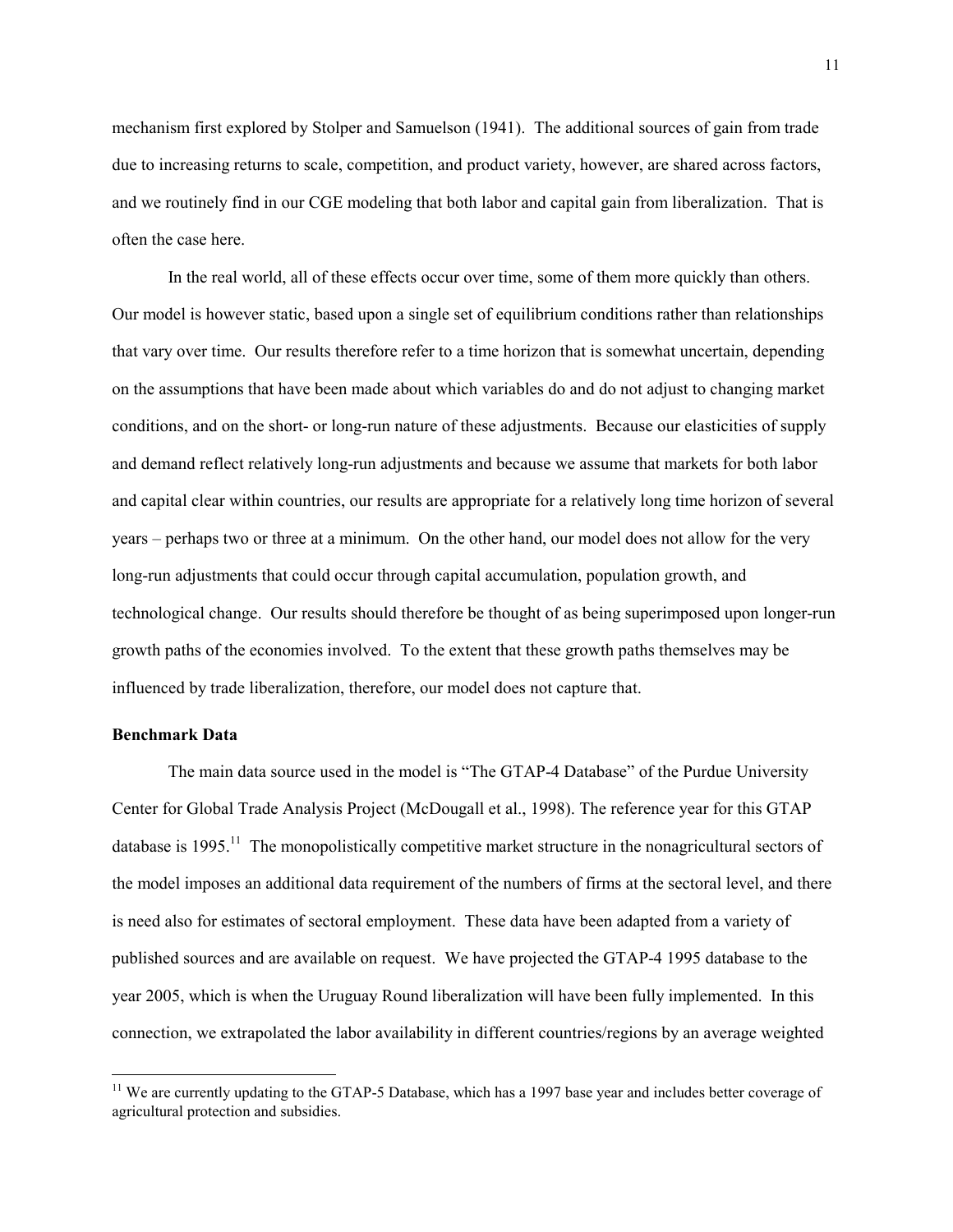population growth rate of 1.2 percent per annum. All other major variables have been projected, using an average weighted growth rate of GDP of 2.5 percent.<sup>12</sup>

 The projected database provides us with an approximate picture of what the world could be expected to look like in 2005 if the Uruguay Round (UR) negotiations had not occurred. In Brown, Deardorff, and Stern (2002a), we have analyzed the impact of the UR-induced changes expected to occur over the course of the 10-year implementation period as a consequence of the negotiated reductions in tariffs and non-tariff barriers. We then readjusted the scaled-up database for 2005 to mimic the world as it might look in the post-UR implementation. In what follows, we use these re-adjusted data as the starting point to carry out our liberalization scenarios for the Doha Round.<sup>13</sup>

# **Computational Scenarios**

 To assess the potential economic effects of the Doha Round, we assume 33 percent reductions in post-Uruguay Round agricultural barriers, manufactures tariffs, and services barriers. The scenarios that we have run are as follows:

- *DR-1 Agricultural liberalization is modeled as a 33 percent reduction in post-Uruguay Round agricultural import tariffs, export subsidies, and production subsidies.*
- *DR-2 Liberalization of industrial products is modeled as a 33 percent reduction in post-Uruguay Round tariffs on manufactures.*
- *DR-3 Services liberalization is modeled as a 33 percent reduction in estimated post-Uruguay Round services barriers.*
- *DR-4 This combines DR-1, DR-2, and DR-3.*

In addition to the foregoing scenarios, we thought it would be of interest to run a scenario of

global free trade, as follows:

 $\overline{a}$ 

*DR-5 Global free trade is modeled as complete removal of all post-Uruguay Round barriers on agricultural products, industrial products, and services.* 

<sup>&</sup>lt;sup>12</sup> The underlying data are drawn from World Bank sources and are available on request. For a more elaborate and detailed procedure for calculating year 2005 projections, see Hertel and Martin (1999) and Hertel (2000).

<sup>&</sup>lt;sup>13</sup> We have not made any allowance for China's accession to the WTO in 2001, but we will do so in our future modeling research.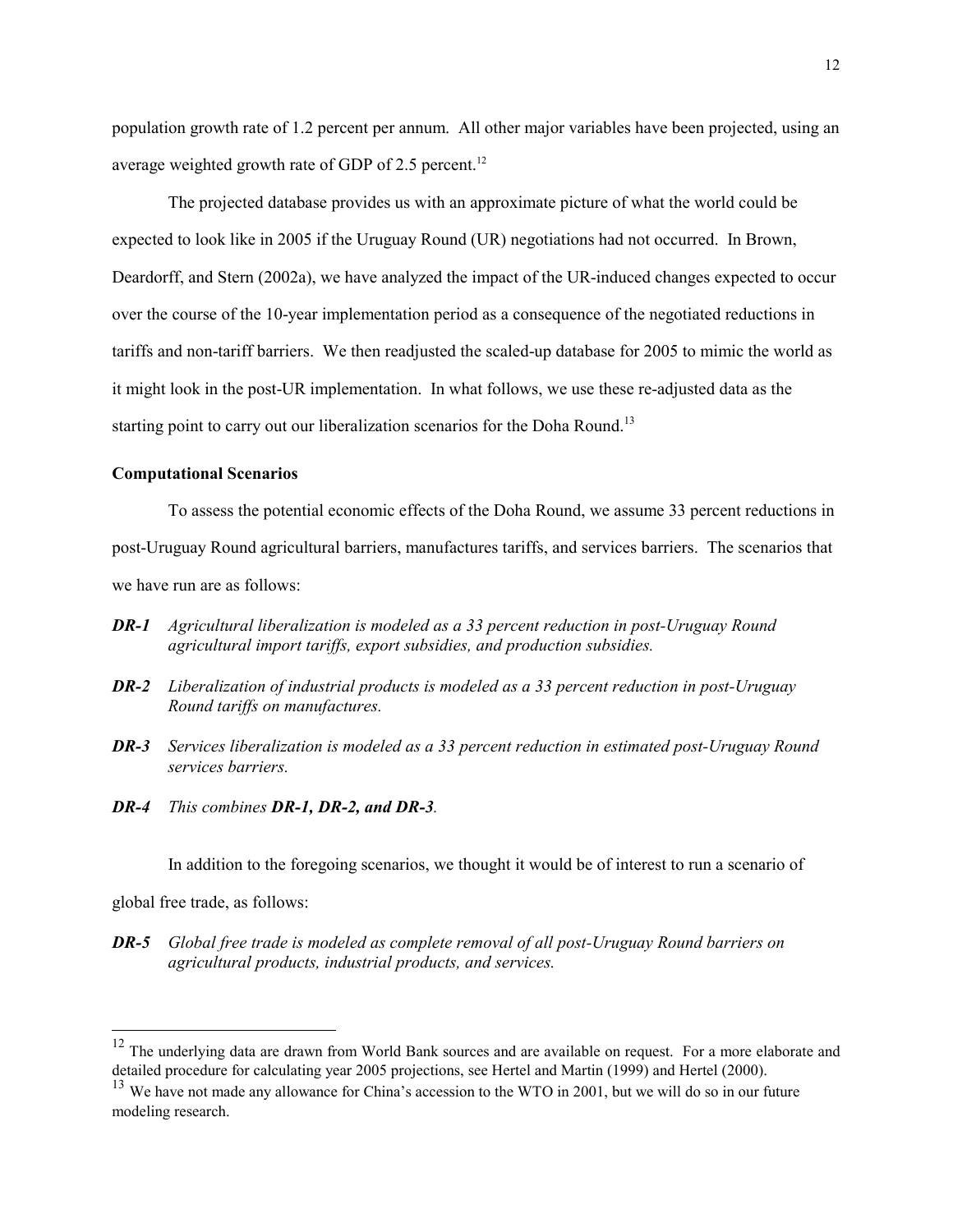As already mentioned, while services were addressed in the Uruguay Round, the main accomplishment was creation of the GATS, which is an umbrella agreement setting out the rules governing the four modes of providing services transactions. These modes are: (1) cross-border services (e.g., telecommunications); (2) services provided in the country of consumption (e.g., tourism); (3) services requiring a domestic presence in the form of foreign direct investment (FDI); and (4) movement of natural persons. Brown and Stern (2001) have developed a new version of the Michigan Model for the purpose of analyzing the behavior of multinational firms, which are major providers of services, both intra-firm as well as in the production and sales of foreign affiliates located in host countries.14 To approximate existing services barriers, Brown and Stern used estimates of barriers to FDI provided by Hoekman (2000), based on the gross operating margins of services firms listed on national stock exchanges for the period, 1994-96.15 These estimates are available on request.

# **Aggregate Results**

 $\overline{a}$ 

 The welfare effects, as measured by the equivalent variation, for the **DR-1** to **DR-4** scenarios are indicated in columns  $(1)-(4)$  of table  $1<sup>16</sup>$ . As shown in column  $(1)$ , the **DR-1** 33 percent reduction in post-Uruguay Round agricultural-import tariffs, export subsidies, and production subsidies reduces global welfare by \$8.1 billion. Japan experiences a welfare increase of \$0.7 billion. The United States records a welfare decline of \$7.2 billion, which reflects the drawing of resources away from the monopolistically

<sup>&</sup>lt;sup>14</sup> Because of computer-capacity constraints, Brown and Stern used a 3-sector aggregation consisting of agriculture, manufactures, and services and the same 20-country/region breakdown as is being used here. They also made allowance for international flows of FDI and increases in capital stocks in response to the multilateral trade liberalization that they analyzed.

<sup>&</sup>lt;sup>15</sup> The gross operating margins are calculated as the differences between total revenues and total operating costs. Some of these differences are presumably attributable to fixed costs. Given that the gross operating margins vary across countries, a portion of the margin can also be attributed to barriers to FDI. For this purpose, we have selected as a benchmark for each sector the country with the smallest gross operating margin, on the assumption that operations in that country can be considered to be freely open to foreign firms. The excess in any other country above this lowest benchmark is then taken to be due to barriers to establishment by foreign firms. That is, the barrier is modeled as the cost-increase attributable to an increase in fixed cost borne by multinational corporations attempting to establish an enterprise locally in a host country. This abstracts from the possibility that fixed costs may differ among firms because of variations in market size, distance from headquarters, and other factors. We further assume that we can interpret this cost increase as an ad valorem equivalent tariff on services transactions generally.

<sup>&</sup>lt;sup>16</sup> The effects on imports, exports, terms of trade, real wages, and the return to capital are given in Brown, Deardorff, and Stern (2002).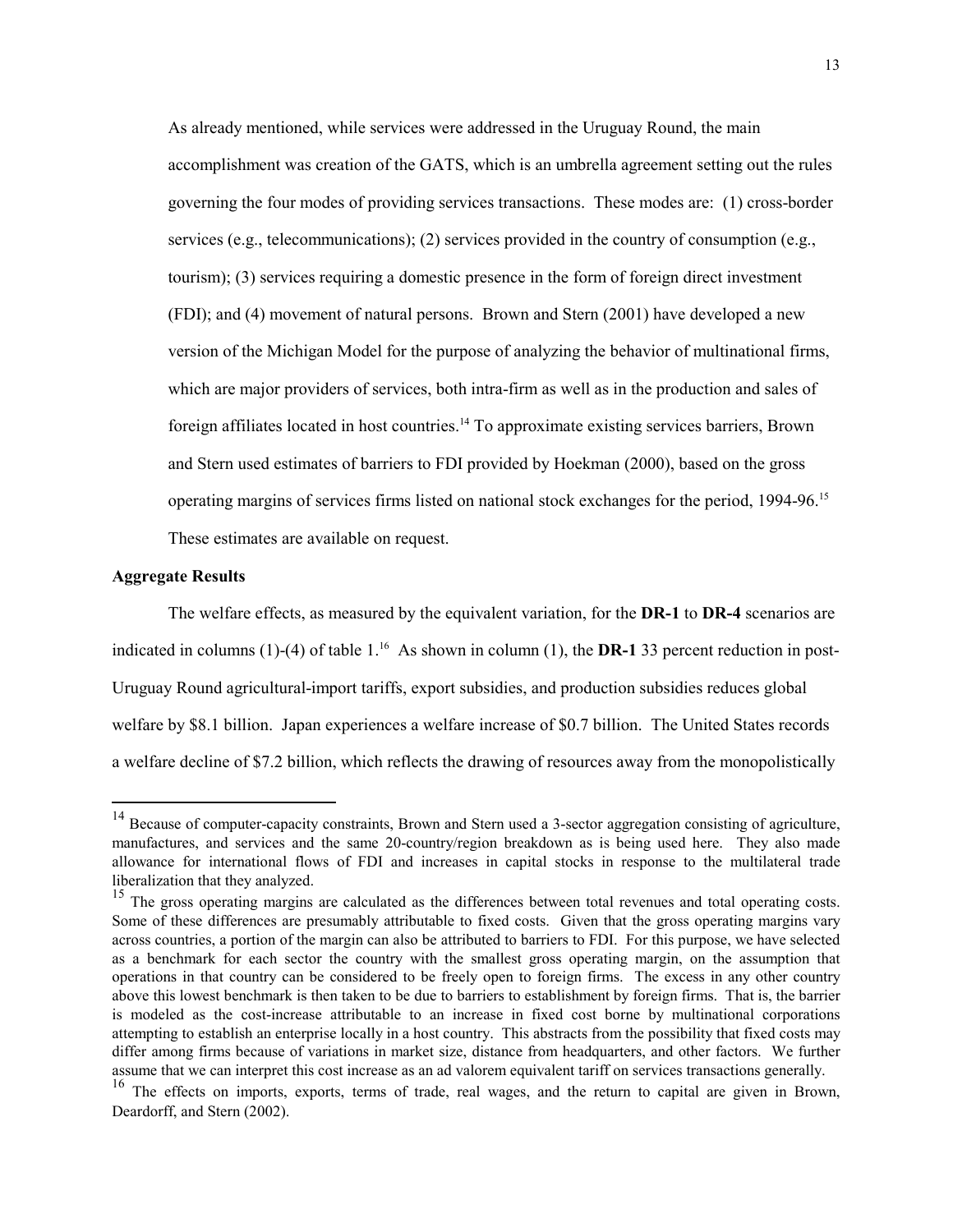competitive, nonagricultural sectors, thereby producing negative scale effects in these sectors. The effects of agricultural liberalization according to our model thus appear fairly small and reflect a complex of differential and offsetting changes because both tariffs and subsidies are being reduced.17 Similar negative welfare effects are also noted for Australia and New Zealand, both of which are net exporters of agricultural products.

 The results of the **DR-2** 33 percent reduction of post-Uruguay Round manufactures tariffs are indicated in column (2) of table 1 and show an increase in global welfare of \$267.3 billion. It is evident that welfare increases in all of the countries/regions listed. The largest welfare gain is \$81.2 billion for EU/EFTA, while Japan's gain is \$65.0 billion and the U.S. gain is \$36.5 billion. The welfare gains for the developing countries/regions are much smaller in absolute terms, but, as a percentage of GNP, range from 0.33 percent for the aggregate of Central America, Caribbean, and South America to 4.40 percent for the Philippines.

 As noted above, the Uruguay Round negotiations on services resulted in creation of the GATS, but no significant liberalization of services barriers occurred. Following the conclusion of the Uruguay Round, there have been successful multilateral negotiations to liberalize telecommunications and financial services. While it would be desirable to assess the economic effects of these sectoral agreements, we cannot do so here because of lack of data. What we have done then is to use the estimates of services barriers mentioned above and assumed that these barriers are reduced by 33 percent.18 In column (3) of table 1, it can be seen that global welfare rises by \$427.2 billion, which exceeds the \$267.3 billion welfare increase for manufactures liberalization. All of the countries/regions listed experience positive welfare gains. The United States has a welfare gain of \$134.8 billion,

 $17$  In the model, the reductions in agricultural import tariffs will have the effects of tariff reductions already described. In the case of export subsidies, their effects will be to reduce world prices and raise domestic prices. When export subsidies are reduced, world prices would then rise and domestic prices in the subsidizing countries would fall, with the possible consequences that economic welfare may rise in the countries that reduce their export subsidies and fall in net-importing countries now facing higher world prices. Similarly, production subsidies will have the effect of reducing prices domestically and abroad. We should also note that we are treating agriculture as a single, aggregated sector in our model. Further, the GTAP-4 data on agricultural protection and subsidies may not capture fully the magnitudes of the different measures in actual use across products and countries.

 $18$ <sup>18</sup> It is important to emphasize that these estimates of services barriers are intended to be indirect approximations of what the actual barriers may be and thus should not be taken literally.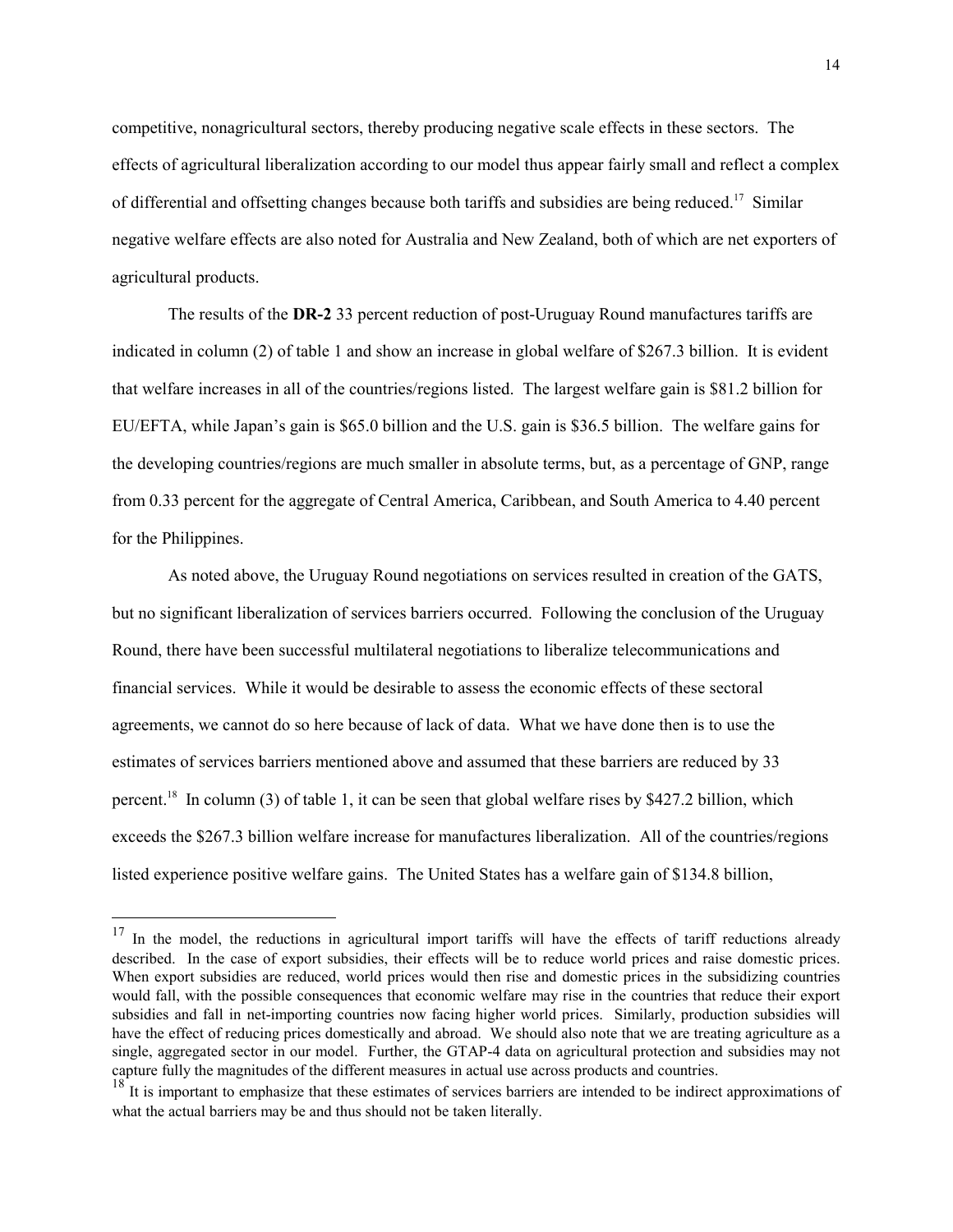compared to \$142.5 billion for EU/EFTA and \$66.9 billion for Japan. There are sizable percentage increases in welfare for the smaller industrialized and developing countries.

 The results for the **DR-4** scenario are a linear combination of the other three scenarios. Overall, in column (4) of table 1, global welfare rises by \$686.4 billion. The United States has a welfare gain of \$164.0 billion, EU/EFTA a gain of \$227.0 billion, and Japan a gain of \$132.6 billion. As already noted, most of the smaller industrialized countries and the developing countries show sizable percentage increases in welfare.<sup>19</sup> Finally, **DR-5** involves the removal of all barriers and corresponds to what we consider as global free trade. Again, since our model is linear, the results for DR-5 are some three times larger than for **DR-4**. The welfare gains for the United States are \$497.0 billion (5.48 percent of GNP), EU/EFTA, \$688.0 billion (6.27 percent of GNP), and Japan, \$401.9 billion (6.19 percent of GNP). The percentage welfare increases for the other countries shown range from 2.56 percent of GNP for Indonesia to 21.95 percent for Singapore.

#### **III. Analysis of Regional Negotiating Options**

 $\overline{a}$ 

 The European Union, the United States, and Japan are all engaged in a number of negotiations involving bilateral and regional trade arrangements. The European Union already has such a web of preferential trade arrangements, with more scheduled and still more being negotiated, that to analyze them here would be unduly cumbersome. Instead we focus on the smaller number of new arrangements that have been proposed for the United States and Japan. For the United States, these include expansion of the North American Free Trade Agreement (NAFTA) to include Chile and ongoing discussions and negotiations for a Free Trade Area for the Americas (FTAA). Both the United States and Japan are members of the Asia Pacific Economic (APEC) forum. There has also been some discussion of a socalled ASEAN Plus 3 arrangement in which Japan, China/Hong Kong, and Korea would join together

 $19$  It should be noted that our results differ from those obtained by Hertel, Hoekman, and Martin (2002, p. 121), who conclude that: "... the bulk of the gains go to developing countries, which are estimated to receive three quarters of the total gains from liberalizing manufacturing trade." The differences in our results compared to Hertel et al. most likely stem from the assumptions made in projecting the database for the model to 2005. That is, Hertel et al. project significantly greater expansions of the output and trade of the developing countries than in our simpler extrapolations noted above. Other differences may reflect the imperfectly competitive structure of the Michigan model and the use of cost-price measures of services barriers.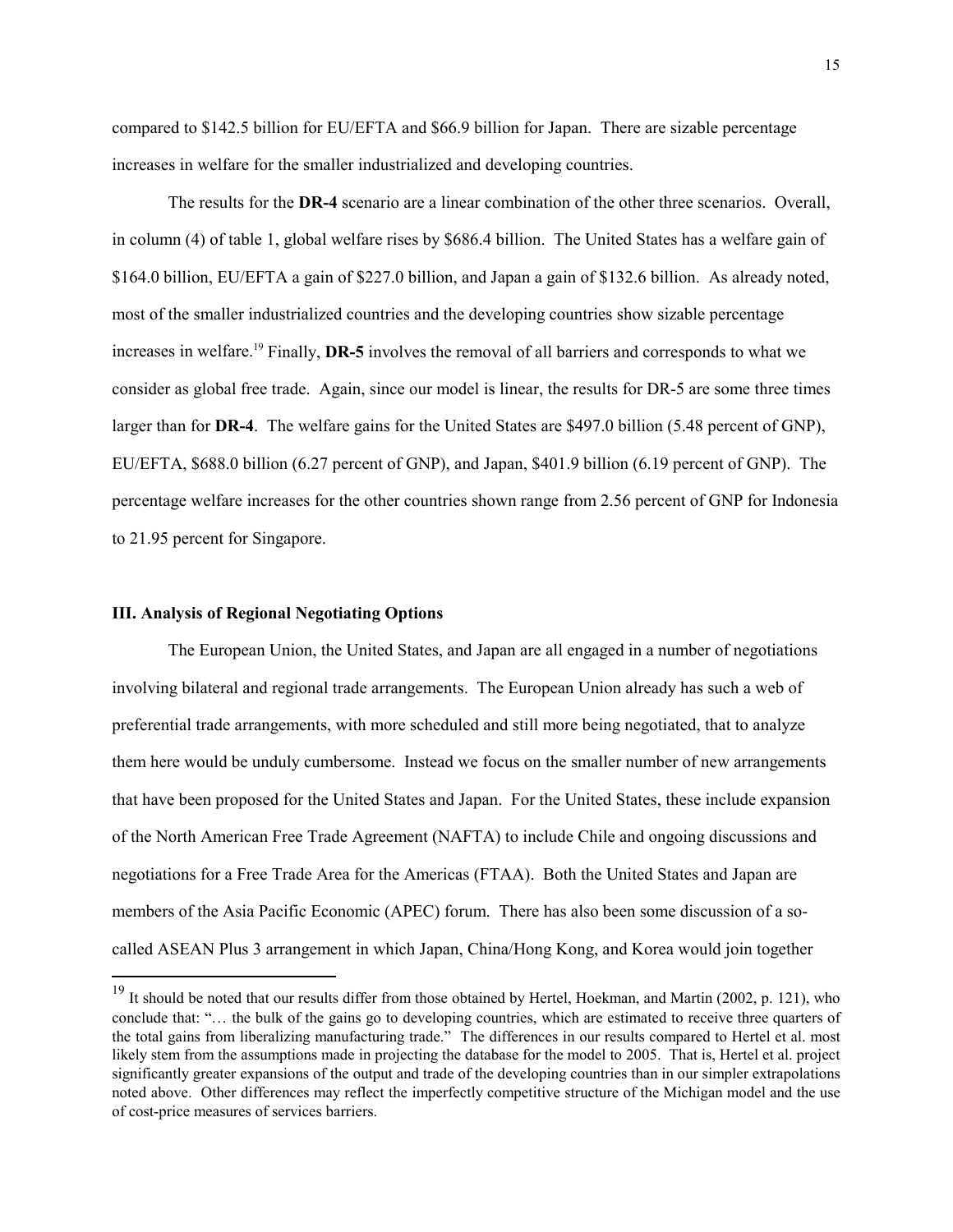with the members of the Association of South East Nations (ASEAN) in an FTA. In this section, we report the results of regional scenarios that involve both the United States and Japan in the case of APEC, an ASEAN Plus 3 FTA that involves Japan, an expansion of NAFTA to include Chile, and an approximation to the FTAA that we refer to as a Western Hemisphere FTA (WHFTA) that involves the United States.<sup>20</sup> These scenarios are:

- *RA-1: APEC trade liberalization elimination of all bilateral post-Uruguay Round agricultural and manufactures tariffs and services barriers among APEC countries.*<sup>21</sup>
- *RA-2: ASEAN Plus 3 FTA elimination of all bilateral post-Uruguay Round agricultural and manufactures tariffs and services barriers among the ASEAN countries*<sup>22</sup> *plus China/Hong Kong, Japan, and Korea.*
- *RA-3: NAFTA-Chile FTA elimination of all bilateral post-Uruguay Round agricultural and manufactures tariffs and services barriers between the NAFTA members and Chile.*
- *RA-4: Western Hemisphere FTA (WHFTA) elimination of all bilateral post-Uruguay Round agricultural and manufactures tariffs and services barriers among the NAFTA members and Chile and an aggregate of countries comprising Central America and Caribbean and Other South America (CCS).*<sup>23</sup>

# **Results**

 $\overline{a}$ 

 In each of these cases, our reference point is the post-Uruguay Round, 2005 database described above together with the post-Uruguay Round tariff rates on agricultural products and manufactures and the specially constructed measures of services barriers used in the Doha Round scenarios in Section II preceding. Four scenarios have been carried out for each of the four arrangements noted: (A) removal of agricultural tariffs<sup>24</sup>; (M) removal of manufactures tariffs; (S) removal of services barriers; and (C) combined removal of agricultural and manufactures tariffs and services barriers. Because of space

<sup>20</sup> In an Op Ed article in the *Wall Street Journal*, November 4, 2002, p. A14, USTR Robert B. Zoellick has reported that the United States plans to begin negotiations with five nations in Central America, five nations in Southern Africa, and ASEAN members to establish regional trading arrangements.

<sup>&</sup>lt;sup>21</sup> The membership of APEC is taken here to include: Australia; Canada; Chile; China; Hong Kong; Indonesia; Japan; Korea; Malaysia; Mexico; New Zealand; Philippines; Singapore; Taiwan; Thailand; and United States.

 $^{22}$  Taken here to include Indonesia, Malaysia, Philippines, Singapore, and Thailand.

<sup>&</sup>lt;sup>23</sup> The CCS aggregate comprises: Central America and Caribbean; Venezuela; Colombia; Rest of Andean Pact; Argentina; Brazil; Uruguay; and Rest of South America.

<sup>&</sup>lt;sup>24</sup> These regional scenarios make no allowance for reductions in agricultural export subsidies and agricultural production subsidies as was done in the multilateral scenario in the preceding section.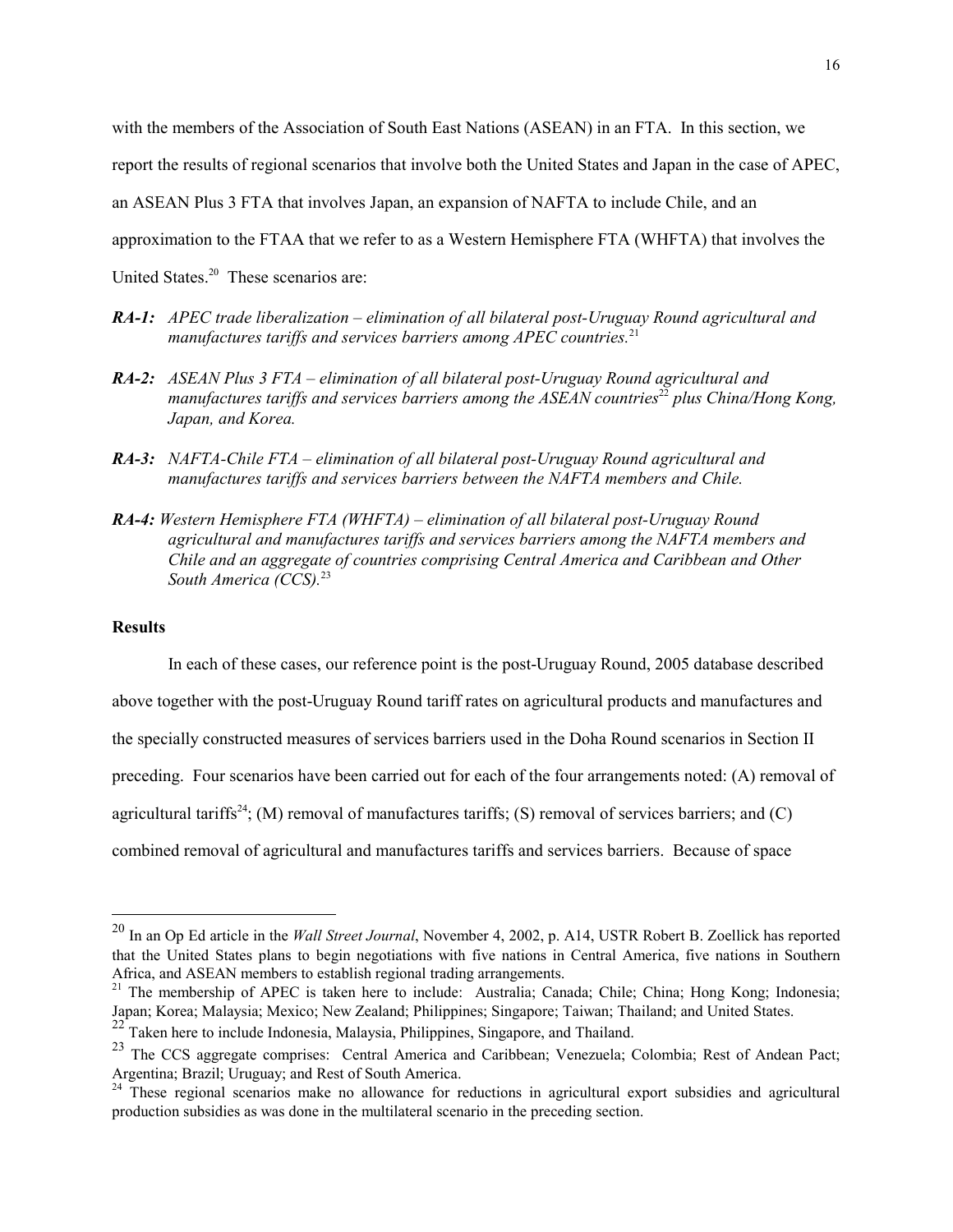constraints, we report only the latter combined results, denoted **RA-1C**, ..., **RA-4C**. The results of the other scenarios are available on request.

**RA-1C: APEC Trade Liberalization** – This scenario treats APEC as a FTA and does not make allowance for the "open regionalism" that APEC purportedly offers to non-members. If open regionalism were to be pursued, it would mean in effect that APEC liberalization would be extended to non-members who wished to become associated with or to join APEC. But presumably these nonmembers would then themselves be required to eliminate their own trade barriers vis-à-vis the APEC members. Since we cannot determine a priori how non-members of APEC would respond, we take the closest approximation to open regionalism to correspond with our global free-trade scenario **DR-5** in table 1 above.

 In table 2, the complete elimination of (post-Uruguay Round) APEC bilateral tariffs and services barriers increases global welfare by \$824.2 billion. Japan's welfare increases by \$318.1 billion (4.90 percent of GNP) and U.S. welfare increases by \$244.2 billion (2.69 percent of GNP). There is little evidence of trade diversion. It is interesting then to compare the bilateral removal of APEC trade barriers with the removal of all global trade barriers in Scenario **DR-5** noted above. The welfare gain from global free trade, indicated earlier in table 1, is \$2.19 trillion, which compares to a gain of \$824.2 billion if all tariffs and services barriers were removed bilaterally among the APEC member countries. The gains for Japan and the United States from global free trade are \$401.9 and \$497.0 billion, respectively, compared to \$318.1 and \$244.2 billion for complete APEC bilateral liberalization.

**RA-2C: ASEAN Plus 3** – Table 2, column (2), contains the results of a FTA involving the members of ASEAN together with China/Hong Kong, Japan, and South Korea.<sup>25</sup> Complete removal of all bilateral tariffs on agriculture and manufactures and services barriers increases global welfare by \$282.6

<sup>&</sup>lt;sup>25</sup> For some background information on discussions relating to an ASEAN Plus 3 FTA, see Barry (2001). As reported by Amy Kazmin in the *Financial Times*, November 5, 2002, p. 6, the ASEAN members have signed a framework agreement with China to establish a comprehensive free trade area by 2010. The ASEAN members are also discussing a similar framework with Japan. However, according to a news report by Tom Wright in *Wall Street Journal*, December 2, 2002, p. 16, there is already mounting opposition in Southeast Asia to a FTA with China because of fears of import competition from Chinese goods..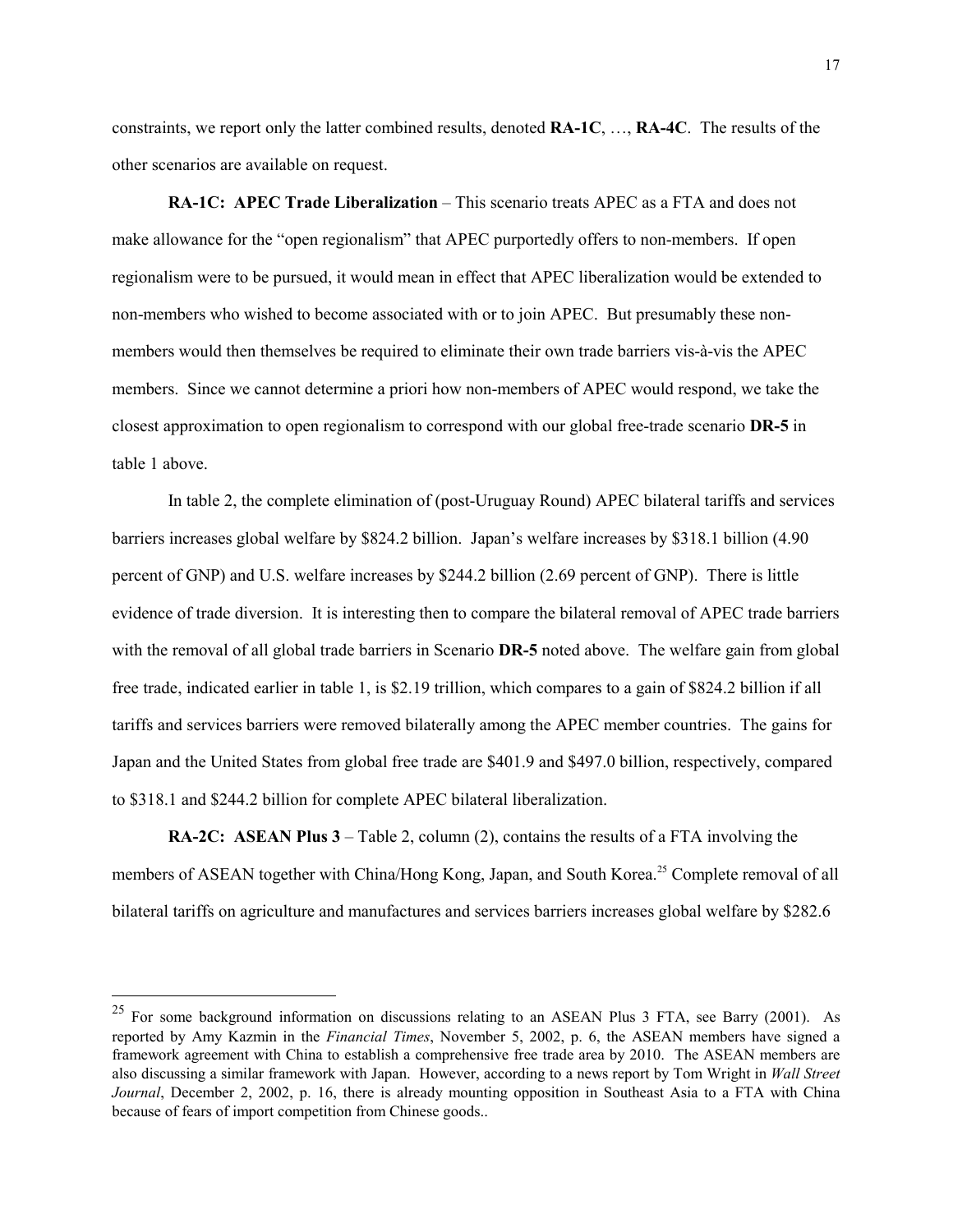billion. Japan's welfare rises by \$170.4 billion, and there are welfare increases for the ASEAN members as well as for China/Hong Kong and South Korea. There is little evidence of trade diversion.

**RA-3C: NAFTA-Chile FTA** – Table 2, column (3), indicates the results of a FTA involving the NAFTA member countries and Chile.<sup>26</sup> The complete removal of all post-Uruguay Round bilateral tariffs on agriculture and manufactures and services barriers vis-à-vis Chile increases global welfare by \$5.8 billion. The welfare of the NAFTA members rises, with the largest absolute gain of \$4.4 billion for the United States. Chile's welfare increases by \$840 million, which is 1.05 percent of its GNP. There is some evidence of trade diversion for a number of countries/regions.

**RA-4C: Western Hemisphere Trade Agreement (WHFTA) – Discussions have been ongoing** for several years to create a Free Trade Area for the Americas (FTAA).<sup>27</sup> The most recent efforts to move forward in achieving a FTAA were held at the 2002 Ministerial meeting in Quito, Ecuador, in November 2002. Since the country detail in our model does not include the individual members of the FTAA, we have chosen to approximate it by combining the United States, Canada, Mexico, and Chile with an aggregate of the Central American and Caribbean and Other South American (CCS) nations into what we refer to as a Western Hemisphere Free Trade Agreement (WHFTA). The effects of complete removal of all bilateral tariffs on agriculture and manufactures and services barriers can be seen in table 2, column (4), to increase global welfare by \$83.5 billion. The welfare of the NAFTA members rises by \$55.8 billion for the United States, \$3.1 billion for Canada, and \$3.1 billion for Mexico. The welfare of Chile rises by \$2.3 billion and the CCS aggregate by \$19.2 billion. There is small evidence of trade diversion.

#### **V. Conclusions and Implications for Policy**

 $\overline{a}$ 

 The Doha Development Round offers a wide variety of benefits for developing countries, contingent on these being negotiated successfully. They include: world-wide liberalization in agriculture permitting poor country farmers, especially, to compete in both domestic and world markets;

<sup>&</sup>lt;sup>26</sup> For a more comprehensive analysis of the accession of Chile to the NAFTA, see Brown, Deardorff, and Stern (2000).

 $27$  See Office of the United States Trade Representative (20001a).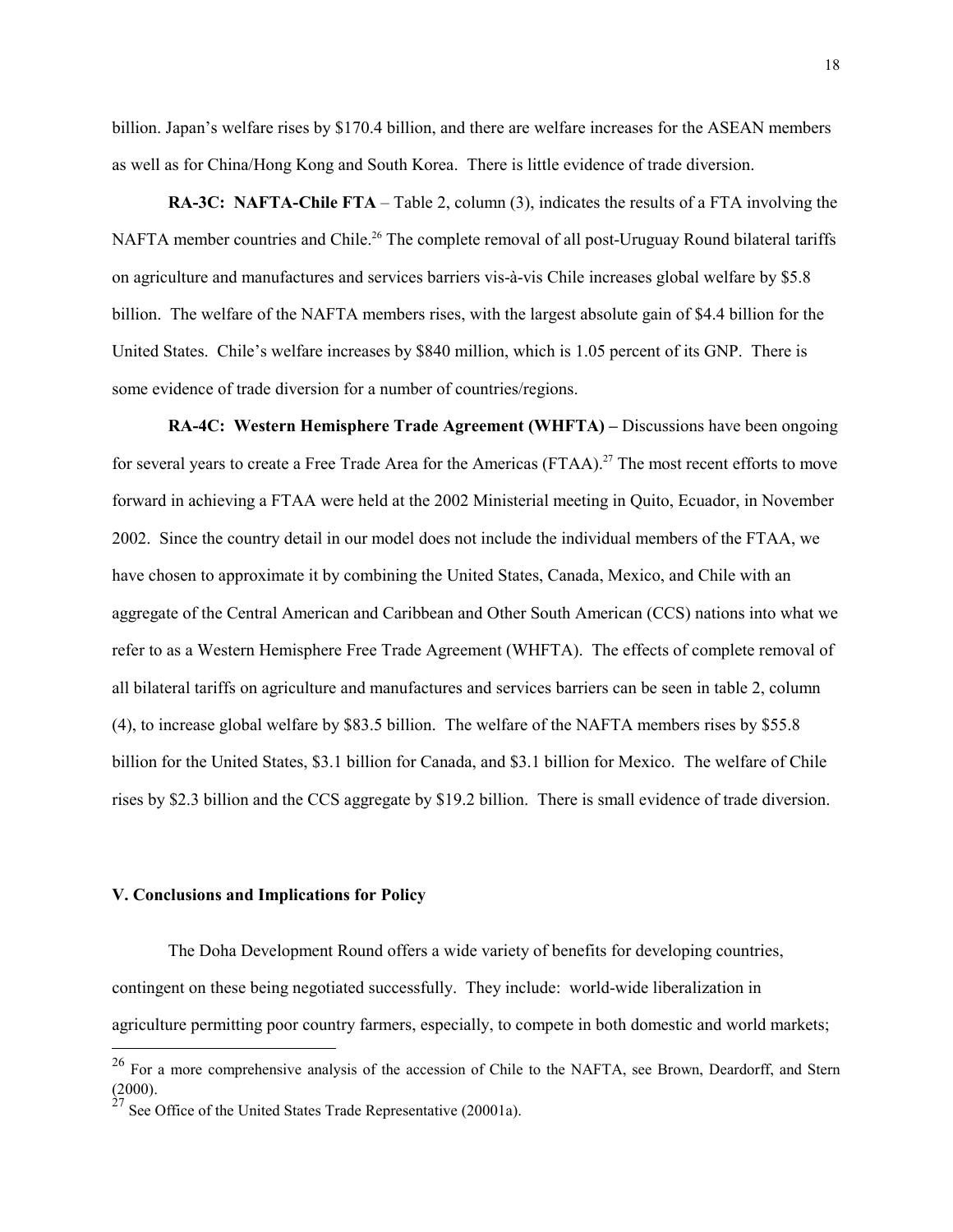elaboration of the flexibility in the TRIPs Agreement that was promised in the Doha Declaration; liberalization in services that may provide developing countries better and cheaper access to needed services as well as scope for trade through the movement of natural persons; improved market access in manufactured goods through reduced tariffs and (perhaps) rationalization of laws regarding administered protection; technical assistance and capacity building supported by the WTO and its richer members; and special treatment including free market access for the least developed countries. This is a long list of opportunities, but it remains to be seen in every case whether the promised benefits will be achieved in the negotiations.

 In addition to discussing these potential benefits in qualitative terms, in this paper we have used the Michigan Model of World Production and Trade to simulate those aspects of the Doha Round that we are able to quantify. In particular, we have calculated the economic effects of the multilateral liberalization of tariffs, agricultural subsidies, and barriers to trade in services that may be negotiated in the Doha Round, as well as a variety of regional preferential trading arrangements. The overriding conclusion that emerges from our model simulations of the Doha Round is that multilateral trade liberalization has positive and often sizable impacts on economic welfare in all of the industrialized and developing countries/regions covered in the Michigan Model.

 A second conclusion is that while regional FTAs may be welfare enhancing for the member countries directly involved, these welfare gains are considerably smaller than those resulting from multilateral trade liberalization, and, in any case, the gains accrue in absolute terms primarily to the large industrialized countries. Thus, the benefits of FTAs to the developing country partners appear somewhat limited. It is also the case that the regional FTAs involve elements of trade diversion and are therefore detrimental to some non-member countries.

While our research is by no means the last word on the subject, our computational results nonetheless strongly suggest that the interests of developing countries may not be well served by the negotiation of regional preferential trading arrangements. There is some danger accordingly that the realization of the very significant benefits of multilateral liberalization may be jeopardized by pursuing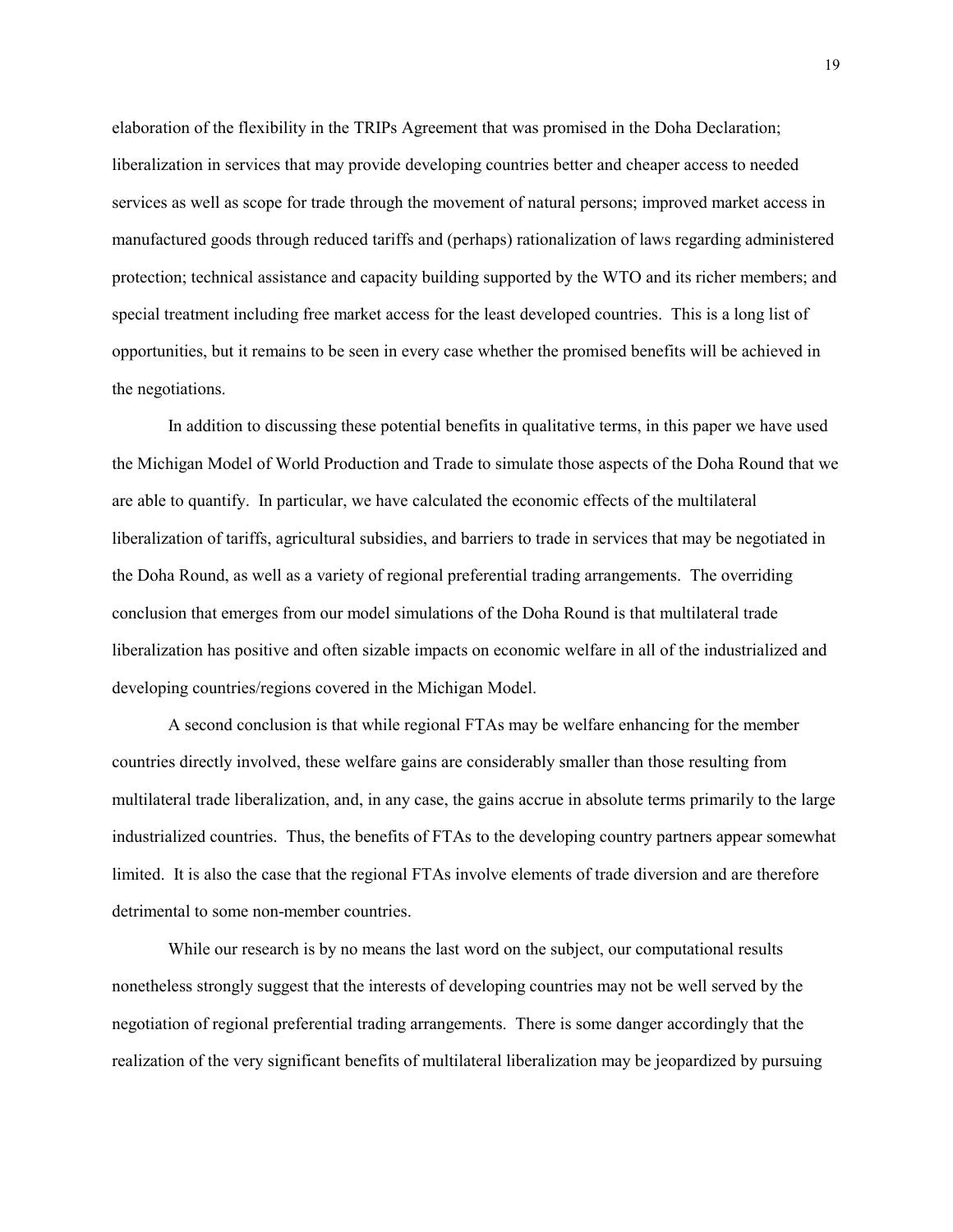these arrangements.<sup>28</sup> It is imperative therefore for the WTO member countries to move ahead expeditiously in concluding the Doha Development Round.

 $^{28}$  In this connection, see de Jonquières (2002) for comment and analysis and a chart entitled, "Free trade the hard way," which depicts the global maze and pathways of the numerous bilateral and regional agreements concluded, under way or planned, and being proposed as of November 2002.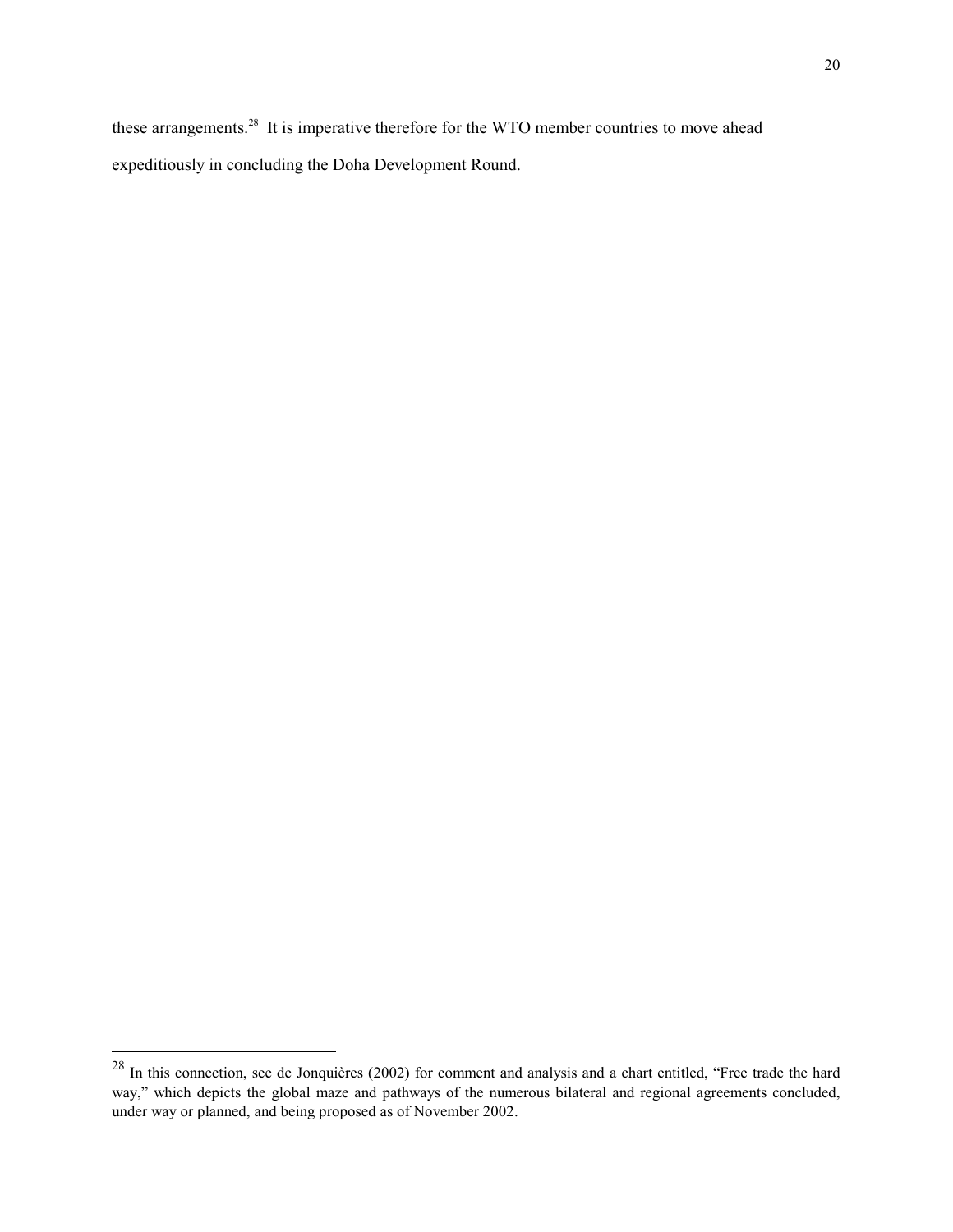# **References**

- Barry, Michael. 2001. "ASEAN Free-Trade Area Discussions on Including China, Japan, and South Korea," *International Economic Review*, United States International Trade Commission, USITC Publication 3402, January/February.
- Brown, Drusilla K. and Robert M. Stern. 2001. "Measurement and Modeling of the Economic Effects of Trade and Investment Barriers in Services," *Review of International Economics* 9:262-86.
- Brown, Drusilla K., Alan V. Deardorff, and Robert M. Stern. 2000. "Computational Analysis of the Accession of Chile to the NAFTA and Western Hemisphere Integration," *The World Economy*  $23:145-74$ .
- Brown, Drusilla K., Alan V. Deardorff, and Robert M. Stern. 2002a. "CGE Modeling and Analysis of Multilateral and Regional Negotiating Options," in Robert M. Stern (ed.), *Issues and Options for U.S.-Japan Trade Policies*, University of Michigan Press.
- Brown, Drusilla K., Alan V. Deardorff, and Robert M. Stern. 2003. "Multilateral, Regional, and Bilateral Negotiating Options for the United States and Japan," *World Economy*, forthcoming.
- de Jonquières, Guy. 2002. "The Challenges for the Multilateral Trade System," *Financial Times*, November 19.
- Harrison, W. J. and Ken Pearson. 1996. "Computing Solutions for Large General Equilibrium Models using GEMPACK" *Computational Economics* 9:83-127.
- Hertel, Thomas W. 2000. "Potential Gains from Reducing Trade Barriers in Manufacturing, Services and Agriculture," *Federal Reserve Bank of St. Louis Review* 82:77-99.
- Hertel, Thomas W., Bernard M. Hoekman, and Will Martin. 2002. "Developing Countries and a New Round of WTO Negotiations," *The World Bank Research Observer* 17:113-40.
- Hertel, Thomas W. and Will Martin. 1999. "Would Developing Countries Gain from Inclusion of Manufactures in the WTO Negotiations?" Presented at the Conference on the "WTO and the Millennium Round," Geneva, September 20-21.
- Hoekman, Bernard. 2000. "The Next Round of Services Negotiations: Identifying Priorities and Options," *Federal Reserve Bank of St. Louis Review* 82:31-47.
- Kazmin, Amy. 2002. "ASEAN leaders and China sign deal for free trade area," *Financial Times*, November 5, p. 6.
- McDougall, Robert et al. 1998. *Global Trade: Assistance and Protection: GTAP-4 Database*, Purdue University, W. Lafayette, IN.
- Stolper, Wolfgang and Paul A. Samuelson. 1941. "Protection and Real Wages," *Review of Economic Studies* 9:58-73.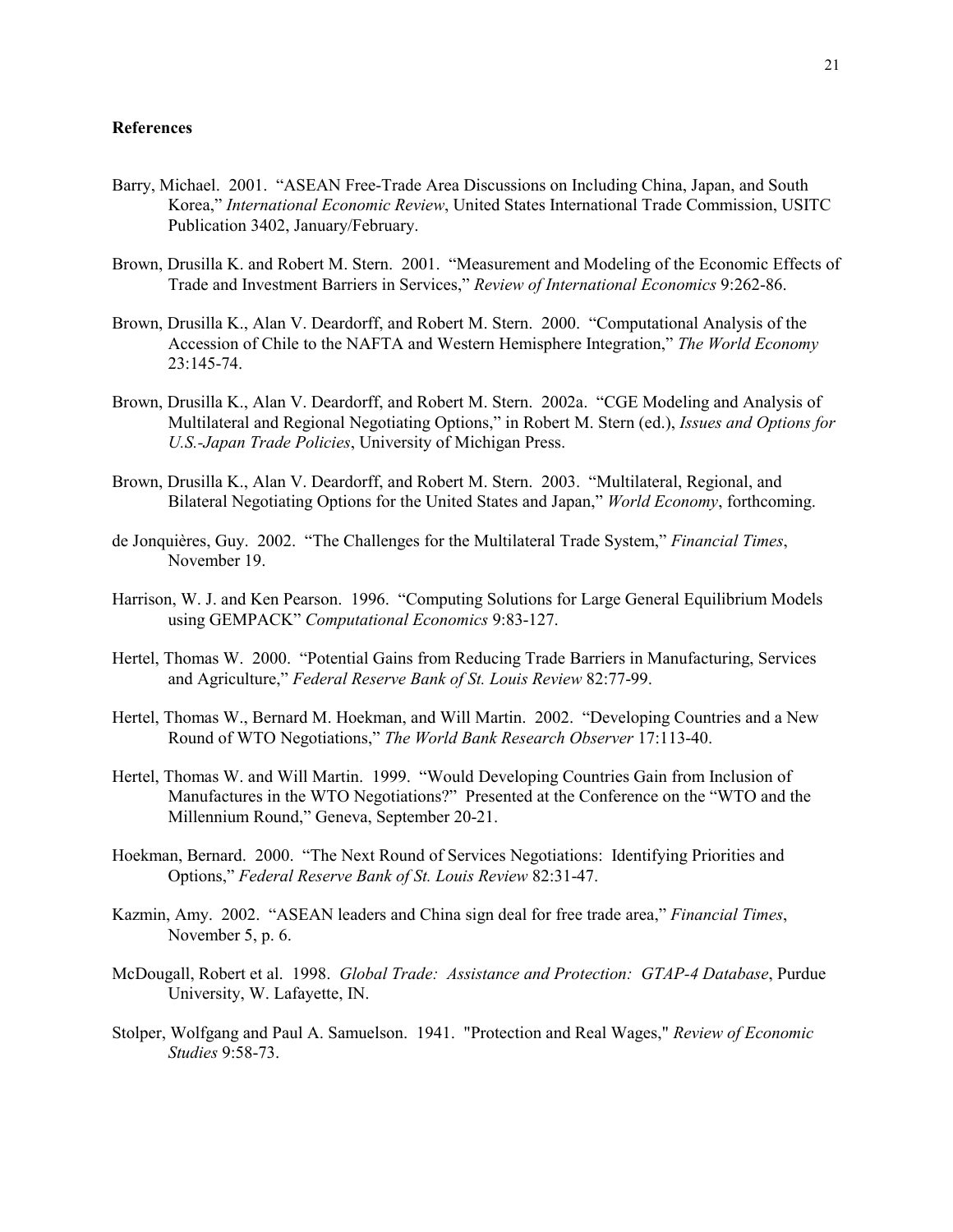- Wilson, John S., Catherine Mann, Yuen Pau Woo, Nizar Assanie, and Inbom Choi, 2002. *Trade Facilitation: A Development Perspective in the Asia Pacific Region*, Asia Pacific Economic Cooperation, (October).
- World Trade Organization. 2002a. "Declaration on the TRIPS Agreement and Public Health," adopted 14 November, WT/MIN(01)/DEC/2.
- World Trade Organization. 2002b. "Ministerial Declaration," adopted 14 November, WT/MIN(01)/DEC/1.
- Wright, Tom. 2002. "Southeast Asia Starts to Flinch at Trade with China," *Wall Street Journal*, December 2, p. 16.

Zoellick, Robert B. 2002. "Free Trade, Free People," *Wall Street Journal*, November 14, p. A-14.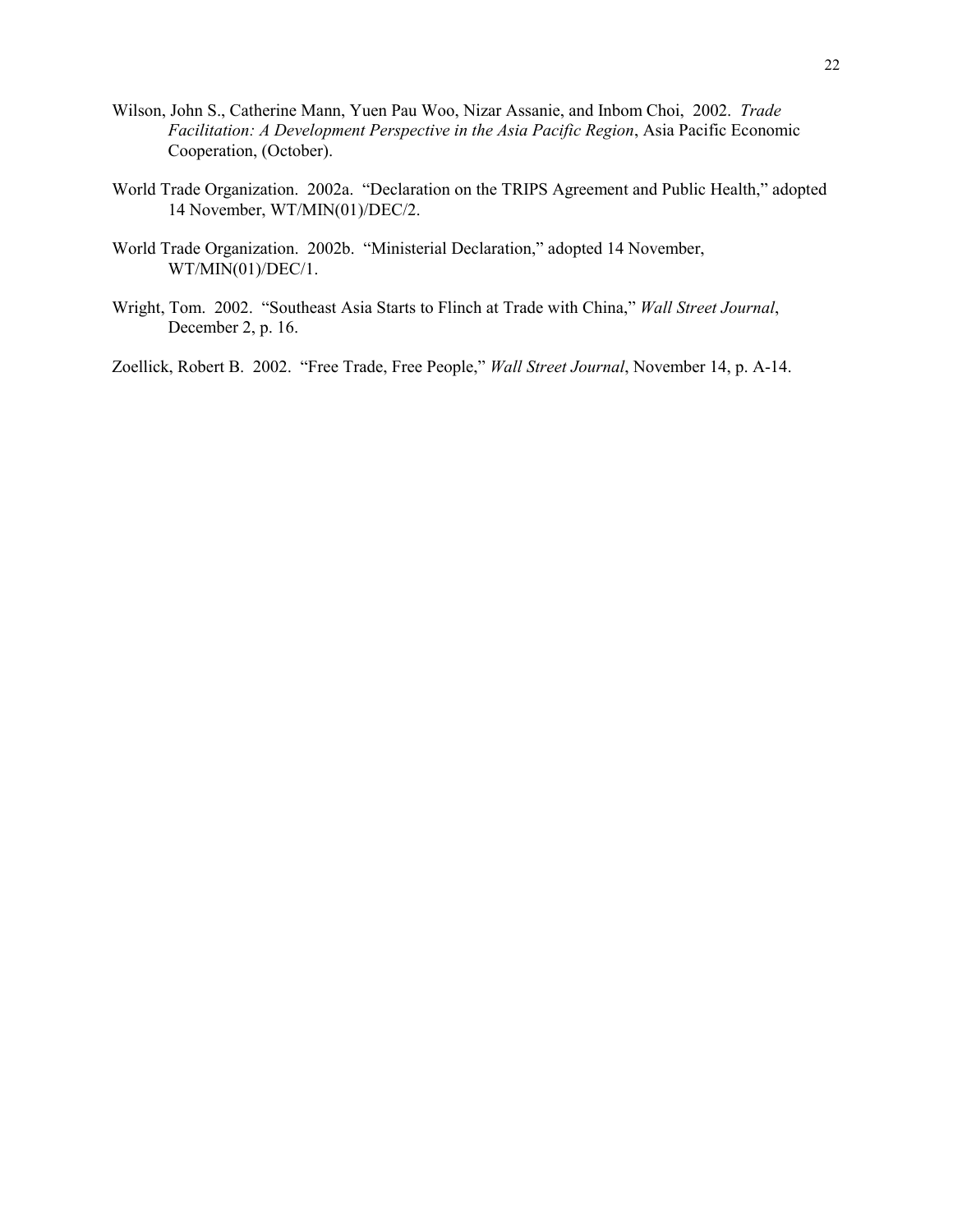| Table 1<br><b>Global Welfare Effects of Multilateral Negotiating Options</b> |                                                                |         |                                                             |        |                                                          |        |                                                         |        |                                       |                          |  |  |
|------------------------------------------------------------------------------|----------------------------------------------------------------|---------|-------------------------------------------------------------|--------|----------------------------------------------------------|--------|---------------------------------------------------------|--------|---------------------------------------|--------------------------|--|--|
| (Percent of GNP and Billions of Dollars)                                     |                                                                |         |                                                             |        |                                                          |        |                                                         |        |                                       |                          |  |  |
|                                                                              | Doha Round - 33% Reduction in:                                 |         |                                                             |        |                                                          |        |                                                         |        |                                       | <b>Global Free Trade</b> |  |  |
|                                                                              | <b>Agricultural</b><br><b>Protection</b><br><b>DR-1</b><br>(1) |         | <b>Manufactures</b><br><b>Tariffs</b><br><b>DR-2</b><br>(2) |        | <b>Services</b><br><b>Barriers</b><br><b>DR-3</b><br>(3) |        | <b>Combined</b><br>Liberalization<br><b>DR-4</b><br>(4) |        | <b>All Barriers</b><br>Removed<br>(5) |                          |  |  |
|                                                                              | $\%$                                                           | Bil.    | $\%$                                                        | Bil.   | $\%$                                                     | Bil.   | $\%$                                                    | Bil.   | $\%$                                  | Bil.                     |  |  |
| Industrialized Countries                                                     |                                                                |         |                                                             |        |                                                          |        |                                                         |        |                                       |                          |  |  |
| Japan                                                                        | 0.01                                                           | 0.72    | 1.00                                                        | 65.05  | 1.03                                                     | 66.88  | 2.04                                                    | 132.64 | 6.19                                  | 401.91                   |  |  |
| <b>United States</b>                                                         | $-0.08$                                                        | $-7.23$ | 0.40                                                        | 36.52  | 1.48                                                     | 134.75 | 1.81                                                    | 164.04 | 5.48                                  | 497.04                   |  |  |
| Canada                                                                       | $-0.01$                                                        | $-0.05$ | 0.43                                                        | 3.17   | 0.87                                                     | 6.33   | 1.30                                                    | 9.46   | 3.93                                  | 28.66                    |  |  |
| <b>Australia</b>                                                             | 0.30                                                           | 1.30    | 0.77                                                        | 3.36   | 0.80                                                     | 3.50   | 1.86                                                    | 8.17   | 5.64                                  | 24.75                    |  |  |
| <b>New Zealand</b>                                                           | 0.09                                                           | 0.07    | 2.14                                                        | 1.57   | 1.53                                                     | 1.12   | 3.76                                                    | 2.76   | 11.39                                 | 8.37                     |  |  |
| <b>EU and EFTA</b>                                                           | 0.03                                                           | 3.36    | 0.74                                                        | 81.23  | 1.30                                                     | 142.46 | 2.07                                                    | 227.05 | 6.27                                  | 687.98                   |  |  |
| <b>Developing Countries</b>                                                  |                                                                |         |                                                             |        |                                                          |        |                                                         |        |                                       |                          |  |  |
| Asia                                                                         |                                                                |         |                                                             |        |                                                          |        |                                                         |        |                                       |                          |  |  |
| <b>Hong Kong</b>                                                             | $-0.15$                                                        | $-0.20$ | 1.73                                                        | 2.23   | 3.66                                                     | 4.71   | 5.23                                                    | 6.74   | 15.86                                 | 20.43                    |  |  |
| China                                                                        | $-0.27$                                                        | $-2.46$ | 1.52                                                        | 13.78  | 1.31                                                     | 11.87  | 2.56                                                    | 23.19  | 7.75                                  | 70.26                    |  |  |
| <b>Korea</b>                                                                 | $-0.14$                                                        | $-0.78$ | 2.07                                                        | 11.79  | 1.22                                                     | 6.95   | 3.16                                                    | 17.96  | 9.56                                  | 54.42                    |  |  |
| Singapore                                                                    | $-0.12$                                                        | $-0.09$ | 3.77                                                        | 2.80   | 3.59                                                     | 2.67   | 7.24                                                    | 5.39   | 21.95                                 | 16.32                    |  |  |
| <b>Taiwan</b>                                                                | 0.27                                                           | 0.95    | 2.29                                                        | 8.03   | 0.82                                                     | 2.86   | 3.38                                                    | 11.84  | 10.23                                 | 35.89                    |  |  |
| Indonesia                                                                    | $-1.01$                                                        | $-2.54$ | 0.99                                                        | 2.51   | 0.86                                                     | 2.17   | 0.84                                                    | 2.13   | 2.56                                  | 6.46                     |  |  |
| <b>Malaysia</b>                                                              | $-0.17$                                                        | $-0.20$ | 3.54                                                        | 4.23   | 0.97                                                     | 1.16   | 4.34                                                    | 5.19   | 13.15                                 | 15.72                    |  |  |
| <b>Philippines</b>                                                           | $-0.88$                                                        | $-0.77$ | 4.40                                                        | 3.88   | 1.89                                                     | 1.67   | 5.42                                                    | 4.78   | 16.41                                 | 14.48                    |  |  |
| <b>Thailand</b>                                                              | 0.46                                                           | 0.95    | 1.59                                                        | 3.27   | 1.21                                                     | 2.49   | 3.26                                                    | 6.71   | 9.87                                  | 20.34                    |  |  |
| <b>Rest of Asia</b>                                                          | 1.83                                                           | 10.48   | 1.01                                                        | 5.80   | 0.54                                                     | 3.08   | 3.38                                                    | 19.36  | 10.25                                 | 58.66                    |  |  |
| Other                                                                        |                                                                |         |                                                             |        |                                                          |        |                                                         |        |                                       |                          |  |  |
| <b>Chile</b>                                                                 | $-0.29$                                                        | $-0.24$ | 1.51                                                        | 1.22   | 1.33                                                     | 1.07   | 2.55                                                    | 2.05   | 7.73                                  | 6.21                     |  |  |
| <b>Mexico</b>                                                                | $-0.21$                                                        | $-0.76$ | 0.35                                                        | 1.24   | 0.82                                                     | 2.89   | 0.96                                                    | 3.38   | 2.90                                  | 10.25                    |  |  |
| Cent., Carib., S. America                                                    | $-0.35$                                                        | $-5.77$ | 0.33                                                        | 5.49   | 1.18                                                     | 19.70  | 1.16                                                    | 19.43  | 3.53                                  | 58.86                    |  |  |
| <b>Middle East and N. Africa</b>                                             | $-0.56$                                                        | $-4.81$ | 1.17                                                        | 10.08  | 1.03                                                     | 8.86   | 1.64                                                    | 14.14  | 4.96                                  | 42.83                    |  |  |
| <b>Total</b>                                                                 |                                                                | $-8.06$ |                                                             | 267.26 |                                                          | 427.20 |                                                         | 686.41 |                                       | 2,079.83                 |  |  |